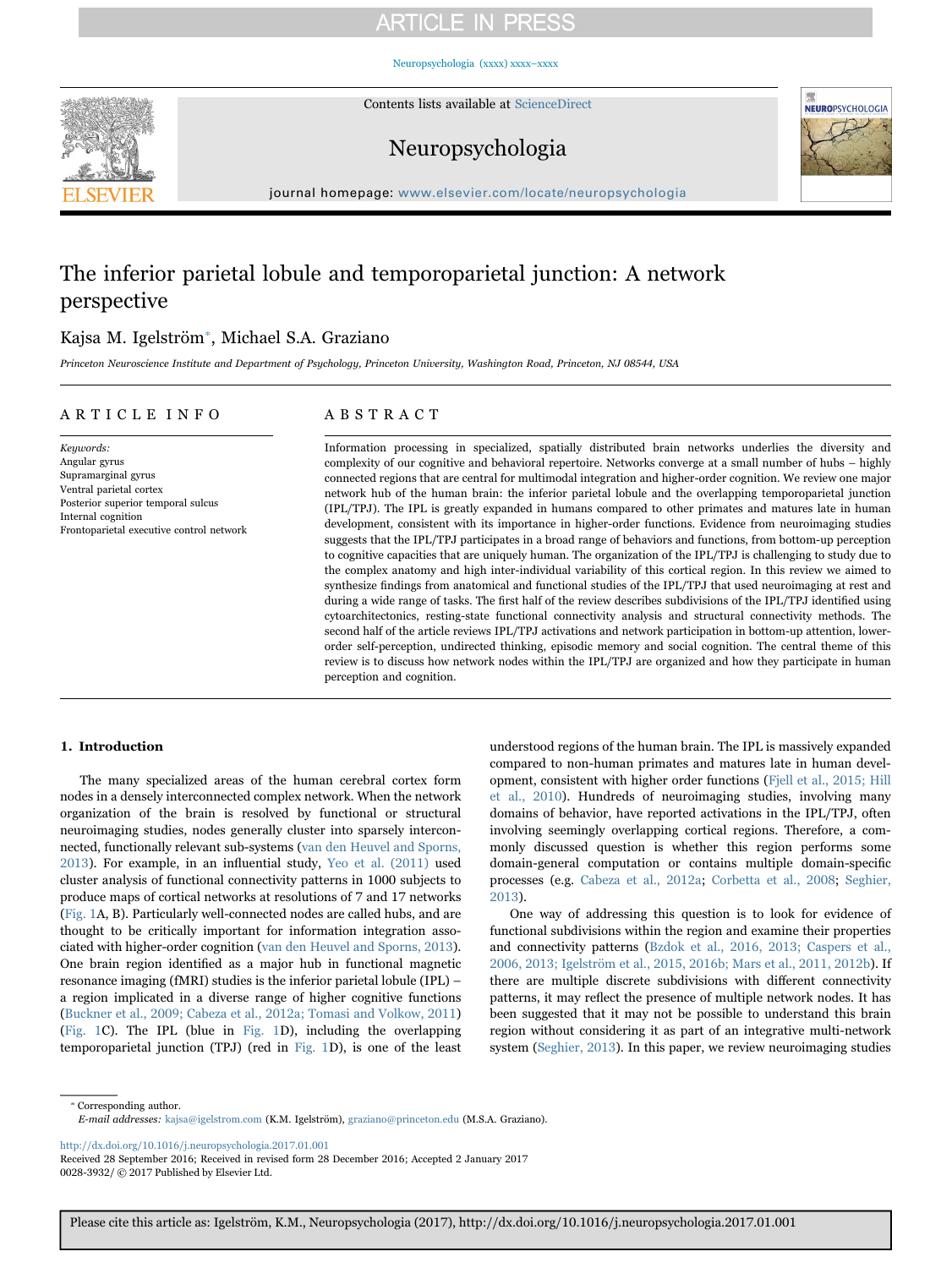<span id="page-1-0"></span>

Fig. 1. The network structure of the brain and the anatomy of the inferior parietal lobule/temporoparietal junction (IPL/TPJ). (A) Brain networks at a resolution of 7 networks based on functional connectivity [\(Yeo et al., 2011](#page-13-1)). Three cognitive networks overlap the IPL/TPJ: the frontoparietal control network (FCN; blue), the default mode network (DMN; red) and the cingulo-opercular network (CON; green). (B) Functional connectivity networks at a resolution of 17 networks ([Yeo et al., 2011](#page-13-1)). Compared to the 7-network parcellation shown in (A), further subdivisions of the networks are visible. (C) The IPL/TPJ as a network hub. Shown is a consensus estimate of cortical hubs in resting state data from 127 participants (data from Figure 7 in [Buckner et al., 2009](#page-11-0)). The color scale reflects the z-scored degree centrality, which is an estimate of the number of connections of each voxel to other voxels. See [Buckner et al.](#page-11-0) [\(2009\)](#page-11-0) for details on analysis. The image volume was kindly shared by [Buckner et al. \(2009\)](#page-11-0) and projected on the right hemisphere of the cvs avg35 inMNI152 brain using AFNI/ SUMA software [\(Cox, 1996; Saad and Reynolds, 2012](#page-11-7)). (D) Macro-anatomy of the IPL/TPJ. The IPL (blue overlay, top panel) consists of the angular gyrus (AG) and the supramarginal gyrus (SMG) (black outlines, bottom panel), separated by the intermediate sulcus of Jensen. The posterior branches of the superior temporal sulcus (STS) reach into the IPL (black, top panel). The TPJ (red overlay, bottom panel) is usually defined as the cortical regions around the posterior STS and superior temporal gyrus (STG) and ventral AG and SMG (For interpretation of the references to color in this figure legend, the reader is referred to the web version of this article.).

on the organization of the IPL/TPJ in human participants. Our focus lies on the localization of brain processes and their roles in brain-wide networks. We will start by describing the macro-anatomy of the region and outlining the nomenclature used across different branches of the literature. The first half of the article will describe resting state fMRI and structural connectivity studies aimed at identifying subdivisions or network nodes in the IPL/TPJ. The second half of the article will discuss task-based studies and the possible localization of function.

#### 2. Macro-anatomy and nomenclature

The diverse conditions under which the IPL/TPJ is activated, including language processing, social cognition, bottom-up attention, response inhibition and memory retrieval, have led to partial isolation of subspecialties in the literature and variable naming of brain regions. The macro-anatomy of the IPL/TPJ is illustrated in [Fig. 1](#page-1-0)D. The IPL (blue overlay) consists of two major gyri: the supramarginal gyrus (SMG; Brodmann area 40) and the angular gyrus (AG; Brodmann area 39) (black outlines in bottom panel). The sulcal patterns in the IPL are very variable between people, but the superior temporal sulcus (STS) extends its caudal branches into the IPL (black lines in top panel), and the SMG and AG are usually separated by the intermediate parietal sulcus of Jensen ([Segal and Petrides, 2012; Zlatkina and Petrides,](#page-13-3) [2014\)](#page-13-3). The TPJ is a variably defined region located roughly where the IPL meets the superior temporal lobe, and is not associated with any objective landmarks (red overlay in bottom panel). The term TPJ has been used for activations observed in most of the IPL as well as in dorsal parts of the posterior superior temporal lobe. Occasionally, activations extending as far as the middle temporal gyrus and lateral occipital lobe have also been labeled TPJ. Most investigators would probably define the TPJ as a small region that overlaps only the most ventral part of the IPL at the true intersection of the AG, SMG and posterior superior temporal lobe ([Fig. 1](#page-1-0)D). Because of the ubiquitous use of the term TPJ, and its inclusion of the often co-activated posterior superior temporal regions, we use the compound term "IPL/TPJ" in this review. However, it is important to remember that there is no consensus on the anatomical definition of the extent and precise location of the TPJ, and that many other labels are used to describe activations around this region (e.g. IPL, ventral parietal cortex, lateral parietal cortex, AG, SMG, and posterior STS). It is also important to

remember that, even though the IPL and TPJ overlap, even with the most conservative definition of the TPJ, they are not synonymous with each other.

### 3. Organization of the IPL/TPJ in the task-free state

In this section we review findings from resting state fMRI and diffusion MRI studies that aimed to isolate subdivisions and network nodes in the IPL/TPJ, and we discuss the network organization of this region.

### <span id="page-1-1"></span>3.1. IPL/TPJ parcellation based on the local fMRI signal

Resting state fMRI has proven useful for defining the functional macro-architecture of the human brain (e.g. [Yeo et al., 2011](#page-13-1)). Voxels that are part of the same functional brain network show temporal synchrony of the low-frequency ( < 0.1 Hz) blood-oxygen-level dependent (BOLD) signal [\(Biswal, 2012; Biswal et al., 1995; Lowe, 2012\)](#page-10-0). The relevance of resting state functional connectivity is supported by relatively good test-retest reliability [\(Shehzad et al., 2009](#page-13-4)), high similarity of resting state networks with task-related activations (Hoff[staedter et al., 2014; Smith et al., 2009](#page-12-0)), and correspondence with structural pathways ([Greicius et al., 2009; Hagmann et al., 2008;](#page-11-5) [Honey et al., 2009](#page-11-5)). One method for identifying resting state networks is to quantify temporal correlations between a chosen region-ofinterest (ROI) and all brain voxels. Such seed-based functional connectivity analysis is highly influenced by the position of the seed region. For example, if the seed is located in a transition zone between two specialized areas, the connectivity pattern may reflect a mixture of two brain-wide networks [\(Daselaar et al., 2013](#page-11-6)). Another method for isolating resting state networks is independent component analysis (ICA), which does not require a seed region and is less influenced by noise sources [\(Beckmann et al., 2005; McKeown et al., 2003](#page-10-1)). ICA algorithms operate on all voxels simultaneously to unmix the BOLD signal into maximally independent spatiotemporal sources (independent components, ICs). ICA isolates several well-known resting state networks with nodes that overlap with the IPL/TPJ region, including the default mode network (DMN), the frontoparietal control network (FCN) and the cingulo-opercular network (CON) (red, blue and green in [Fig. 1](#page-1-0)A, respectively) [\(Smith et al., 2009](#page-13-5)). When resolved by whole-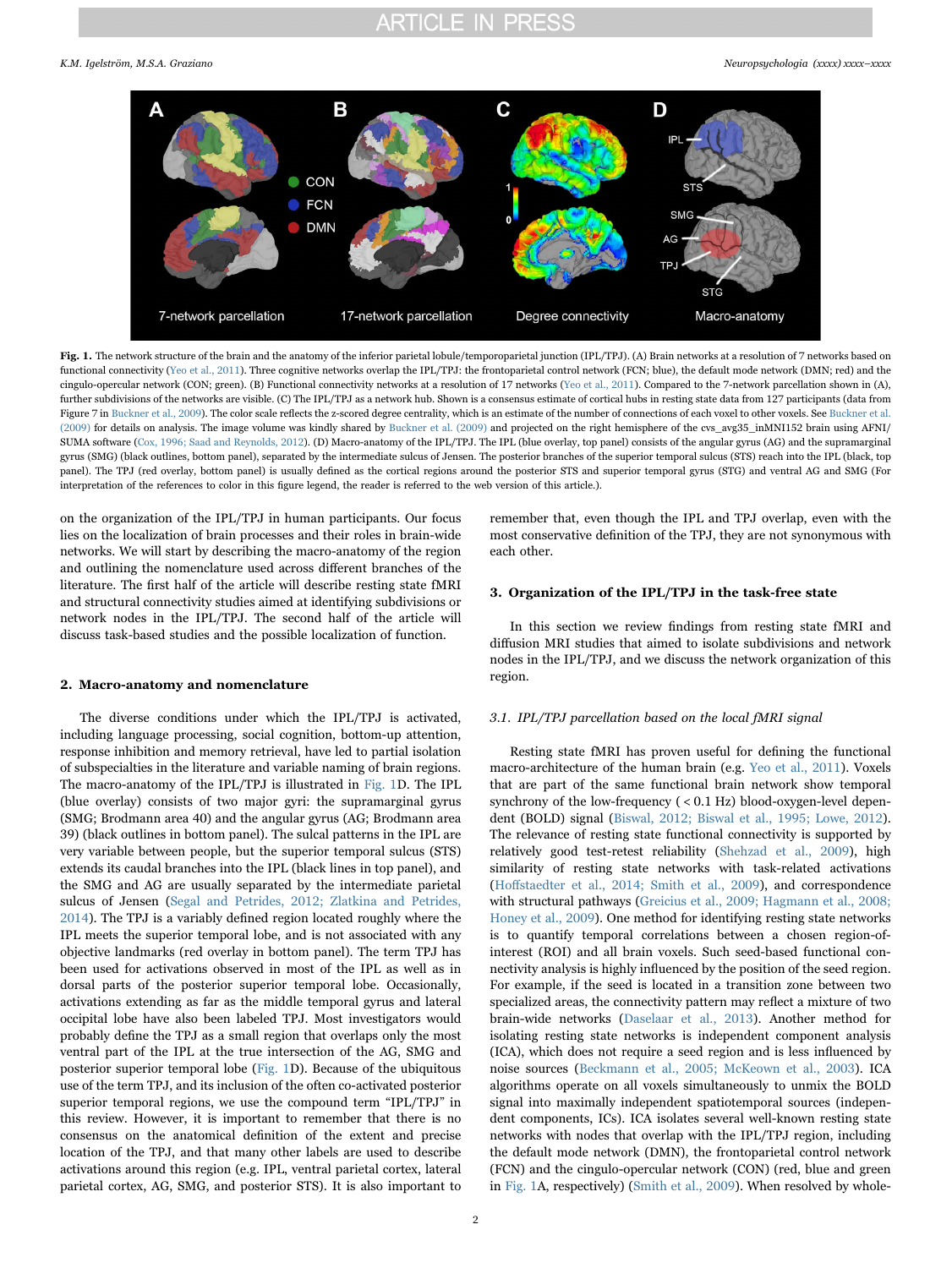brain ICA, the IPL/TPJ clusters associated with these networks usually appear large and mutually overlapping.

It is possible to enhance the spatial specificity of IPL/TPJ clusters if ICA is applied on a smaller number of voxels around the IPL/TPJ region, rather than to the whole brain. This use of local ICA has been effective in other regions, including the motor cortex, brainstem and cerebellum ([Beissner et al., 2014; Moher Alsady et al., 2016; Sohn](#page-10-2) [et al., 2012](#page-10-2)). In a recent study [\(Igelström et al., 2015\)](#page-12-1), we used this method, applying the analysis to voxels within an ROI that included the bilateral IPL/TPJ. The ICA output may vary slightly depending on the investigator's choice of a suitable model order for an initial dimensionality reduction of the fMRI data. This choice, however, introduces an unwanted variable as different model orders may yield different results ([Abou-Elseoud et al., 2010; Beckmann and Smith, 2004\)](#page-10-3). To overcome this source of variability, we applied ICA at model orders ranging from 2 to 50 (49 ICAs per subject cohort). We also analyzed data from three independent subject samples (resting state data acquired at three different institutions), and examined the stability of the findings across the three datasets and across the 49 model orders using spatial correlation methods of the voxels in the IC statistical maps ([Igelström et al., 2015\)](#page-12-1). Using this method, we found five reproducible subdivisions of the IPL/TPJ in the right hemisphere and four in the left ([Igelström et al., 2015](#page-12-1)). In a second study, we identified one more caudal subdivision in each hemisphere, by extending the ROI into the most posterior parts of the IPL ([Igelström et al., 2016a](#page-12-2)). This ICAbased parcellation is shown in [Fig. 2](#page-2-0)A, and the properties of each IC will be summarized in the following paragraphs.

The most robust IC in the IPL/TPJ was located in the dorsal AG (dorsal TPJ, TPJd; blue in [Fig. 2](#page-2-0)A). The activity in this part of the temporoparietal cortex was highly lateralized; the BOLD signal on the right and left were sufficiently dissimilar to cause a split into separate lateralized clusters (TPJd-R and TPJd-L), even at low ICA model orders. The data-driven identification of subdivisions allowed us to use the IC coordinates for a seed-based functional connectivity analysis without the potential bias of subjective seed placement. This showed connectivity of the TPJd-R and TPJd-L with lateralized networks resembling the FCN, including the lateral prefrontal cortex (PFC), inferior temporal cortex, precuneus and posterior cingulate cortex. [Mars et al. \(2012b\)](#page-12-3) found a dorsal subdivision (called "IPL" in their study) with similar functional connectivity patterns in a connectivitybased parcellation of a smaller ROI around the right TPJ.

We obtained a second IC, ventral to the TPJd, at the intersection between the posterior IPL and temporal lobe (red in [Fig. 2A](#page-2-0)). We termed this IC the TPJp. It was divisible at low model orders into a right and left hemisphere component, the TPJp-R and the TPJp-L. Seed-based functional connectivity analysis showed that the TPJp was connected to a network that included the STS, precuneus and medial PFC (mPFC), resembling the DMN (red in [Fig. 1](#page-1-0)A). A posterior TPJ subdivision with similar connectivity was described previously both in the right hemisphere ([Bzdok et al., 2013; Mars et al., 2011, 2012b\)](#page-11-8) ([Fig. 1B](#page-1-0) and C) and in the left hemisphere [\(Wang et al., 2015](#page-13-6)). In a second study, we identified another subdivision, posterior to the TPJp, in the posterior AG, which we named the AGp ([Igelström et al., 2016a\)](#page-12-2) (white in [Fig. 2](#page-2-0)A). This region is also known to have connectivity to the DMN ([Fig. 1](#page-1-0)A).

We obtained a third IC in an anterior part of the IPL/TPJ, that we termed the TPJa (green in [Fig. 2A](#page-2-0)). This IC split into right and left components at much higher model orders than the TPJd and TPJp, indicating a greater degree of interhemispheric symmetry. Seed-based functional connectivity analysis showed it to be connected with CON regions (anterior insula/operculum, anterior cingulate and thalamus) (green in [Fig. 1A](#page-1-0)). It was similar in location and connectivity to a previously described subdivision in the right TPJ ([Bzdok et al., 2013\)](#page-11-8).

We found a fourth IC in a central region of the IPL/TPJ, that we termed the TPJc. This IC was right-lateralized. It was located between and partially overlapping with the TPJd-R and TPJa-R in the posterior

K.M. Igelström, M.S.A. Graziano *Neuropsychologia (xxxx) xxxx–xxxx*

<span id="page-2-0"></span>

Fig. 2. Parcellations of the IPL/TPJ derived from different methods within different regions-of-interest (ROIs). (A) Subdivisions identified with independent component analysis applied within an ROI comprising the AG, SMG, posterior STS and posterior superior temporal gyrus ([Igelström et al., 2016a\)](#page-12-2). (B) TPJ subdivisions identified with structural connectivity-based parcellation, applied within an ROI bounded by the intraparietal sulcus dorsally, and the dorsal bank of the STS ventrally. Shown is a winner-take-all map constructed from the TPJ parcellation atlas available in FSL [\(Mars](#page-12-3) [et al., 2012b](#page-12-3)), thresholded at 25% for illustration. (C) Subdivisions identified with structural connectivity-based parcellation of the IPL within a ROI in the IPL, reaching ventrally to the level of the ventral tip of the postcentral sulcus and the horizontal segment of the STS. Shown is a winner-take-all map constructed from the Parietal Cortex atlas available in FSL [\(Mars, et al., 2011](#page-12-4)), thresholded at 25% for illustration. The labels reflect a comparison with the cytoarchitectonic atlas ([Caspers et al., 2008; Mars, et al.,](#page-11-9) [2011\)](#page-11-9). (D) Cytoarchitectonic subdivisions of the IPL [\(Caspers et al., 2008\)](#page-11-9). Shown are the subdivisions reported in [Caspers et al. \(2008\)](#page-11-9), as represented in the Juelich histological (cyto- and myelo-architectonic) atlas available in FSL. All data are shown as colored overlays on a standard cortical surface in MNI space (cvs\_avg35\_inMNI152 brain). Colors are matched to improve clarity, and are based on similarities in locations, connectivity patterns or task-related activations (see main text for discussion). Note that some differences in the spatial extent of the subdivisions (e.g. PGa versus TPJp, PF versus TPJc) are the result of major differences in the dorsoventral coverage of the ROIs chosen for the studies (For interpretation of the references to color in this figure, the reader is referred to the web version of this article.).

SMG (orange in [Fig. 2A](#page-2-0)). The TPJc was connected with a rightlateralized network, resembling the ventral attention network (VAN), including the inferior/middle frontal gyrus, anterior insula and precuneus. Its location and connectivity patterns were similar to a subdivision described by [Mars et al. \(2012b\)](#page-12-3) (named "TPJa" in their study; [Fig. 2B](#page-2-0)). The TPJc was the least stable IC in our study, showing significant variability in its precise location across model orders and between datasets [\(Igelström et al., 2015, 2016a](#page-12-1)).

Finally, we found an IC in a ventral region of the ROI, the TPJv, located in the superior temporal gyrus (light yellow in [Fig. 2](#page-2-0)A). This IC was bilateral and was connected with a network consisting of the auditory cortex, sensorimotor cortex and the insula, similar to the sensorimotor network in [Fig. 1](#page-1-0)A (light yellow). The TPJv was similar to a subdivision reported in the left hemisphere in a study that focused on language functions ([Wang et al., 2015\)](#page-13-6). Its anterior position in the superior temporal gyrus and its connectivity patterns to sensorimotor regions suggested that the TPJv is not involved in computations generally associated with the IPL/TPJ, so it will not be discussed extensively in this review.

In summary, resting state fMRI studies by us and others support the existence of 4–6 subdivisions in each hemisphere in the IPL/TPJ, each with a specialized pattern of brain-wide connectivity. Connectivity analyses indicated that the subdivisions are network nodes in separate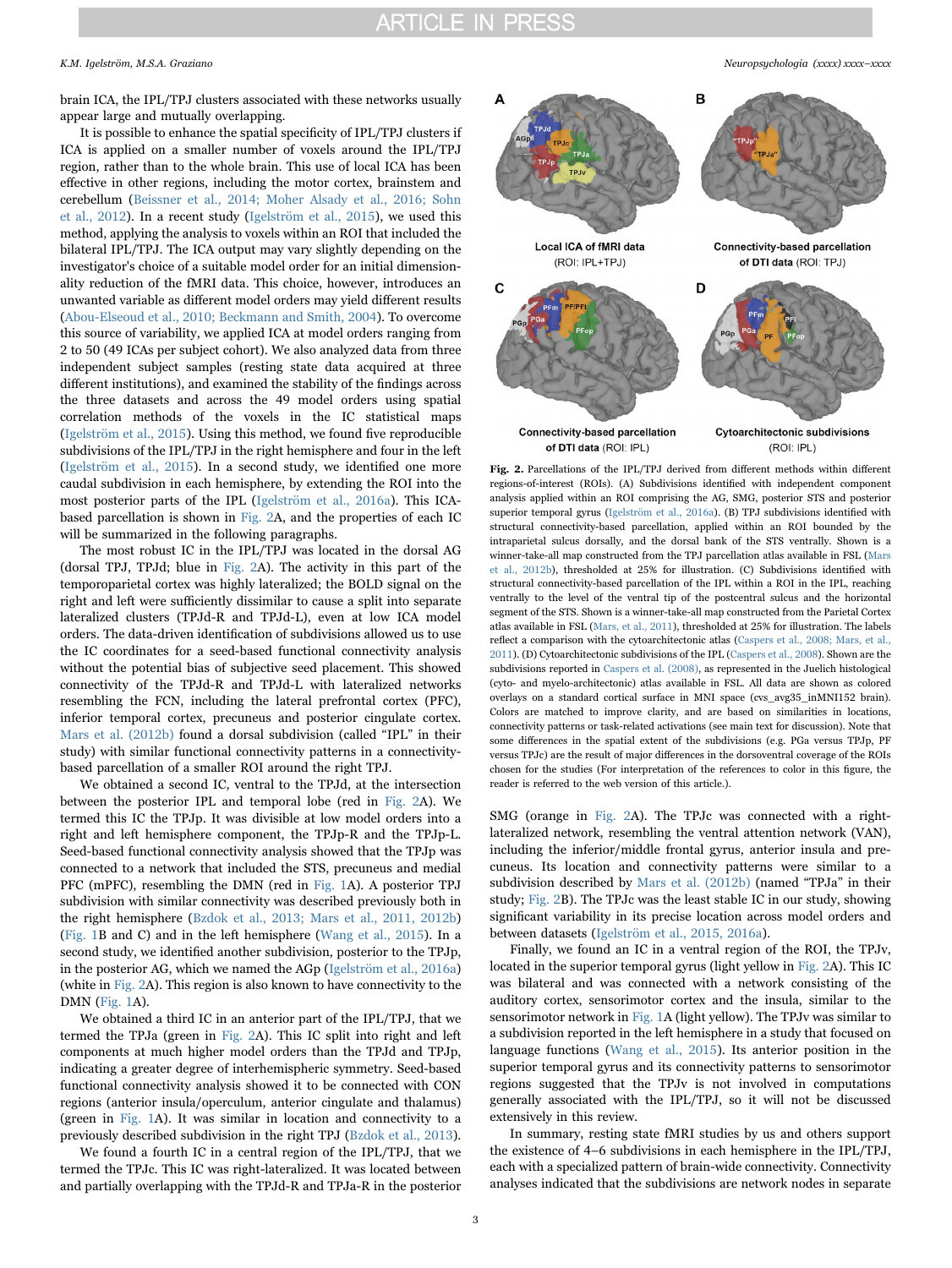#### <span id="page-3-0"></span>Table 1

Networks involving the IPL/TPJ and their putative network nodes.

| Label      | <b>Network</b>                 | <b>Major</b> nodes                                                                                                                                                                                               |
|------------|--------------------------------|------------------------------------------------------------------------------------------------------------------------------------------------------------------------------------------------------------------|
| FCN        | Frontoparietal control network | <b>IPL/TPJ</b><br>Dorsolateral and anterior PFC<br>Anterior and mid-cingulate cortex<br>Precuneus<br>Anterior insula<br>Middle/inferior temporal cortex<br>Intraparietal sulcus<br>Caudate nucleus<br>Cerebellum |
| <b>DMN</b> | Default mode network           | <b>IPL/TPJ</b><br>$m$ PFC<br>Posterior cingulate/retrosplenial cortex<br>Lateral temporal cortex<br>Anterior temporal lobe<br>MTL<br>Cerebellum                                                                  |
| <b>CON</b> | Cingulo-opercular network      | <b>IPL/TPJ</b><br>Anterior cingulate cortex/medial<br>superior frontal cortex<br>Anterior insula/frontal operculum<br>Anterior PFC<br>Anterior thalamus<br>Cerebellum                                            |
| VAN        | Ventral attention network      | Right IPL/TPJ<br>Right IFG<br>Right anterior insula<br>Right middle frontal gyrus                                                                                                                                |

Data combined from [Andrews-Hanna et al. \(2010\), Buckner et al. \(2008, 2011\), Corbetta](#page-10-5) [et al. \(2008\), Dosenbach et al. \(2007\) and Vincent et al. \(2008\)](#page-10-5). The list of nodes may not be exhaustive.

brain-wide networks. In the following sections, we will put the findings into the context of resting state networks and compare them to anatomical data. An overview of the relevant networks is presented in [Table 1.](#page-3-0)

#### <span id="page-3-1"></span>3.2. The TPJd as a node in the frontoparietal control network

As described above, the TPJd had a specific pattern of connectivity with the FCN (blue in [Fig. 1A](#page-1-0)). This network was first characterized in resting state fMRI data by [Vincent et al. \(2008\)](#page-13-7) and named based on its overlap with regions implicated in cognitive control, such as the lateral PFC and anterior cingulate cortex [\(Table 1\)](#page-3-0). Several other names have also been used for this network, including the multiple demand system and working memory network [\(Duncan, 2010; Koshino et al., 2014\)](#page-11-10). The FCN is highly lateralized: In whole-brain ICA decompositions, the FCN appears as one right-lateralized and one left-lateralized component [\(Allen et al., 2011; Damoiseaux et al., 2006; Smith et al., 2009\)](#page-10-4), and there is stronger connectivity between ipsilateral than between contralateral nodes in seed-based analysis ([Vincent et al., 2008](#page-13-7)). The FCN has extensive and flexible connectivity with other networks and has been suggested to regulate the balance between the externally directed dorsal attention network (DAN) and the internally focused DMN ([Gao and Lin, 2012; Gerlach et al., 2011; Power et al., 2011;](#page-11-11) [Spreng et al., 2013](#page-11-11)). Activation of the FCN with transcranial magnetic stimulation (TMS) inhibited the DMN at rest ([Chen et al., 2013\)](#page-11-12), but the FCN and DMN can also co-activate during performance of goaldirected, internally oriented tasks [\(Ellamil et al., 2012; Gerlach et al.,](#page-11-13) [2011; Spreng et al., 2010\)](#page-11-13). Conversely, the FCN can couple with the DAN in tasks requiring externally directed attention [\(Gao and Lin,](#page-11-11) [2012\)](#page-11-11). Thus, the network nodes in the FCN appear to flexibly adapt

their brain-wide interactions according to task demands [\(Cole et al.,](#page-11-14) [2014; Spreng et al., 2010\)](#page-11-14). How the FCN achieves this flexibility and whether there are subsystems within the network, is not well understood.

Initial studies using a seed placed in the dorsolateral PFC suggested that the FCN intersects the parietal lobe in the anterior dorsal part of the IPL ([Vincent et al., 2008](#page-13-7)). However, parcellations and ICA-based studies that did not depend on the placement of a seed have suggested substantial involvement of more posterior regions in the AG, consistent with the TPJd (e.g. [Smith et al., 2009;](#page-13-5) [Yeo et al., 2011\)](#page-13-1). These regions show substantial inter-individual variability ([Caspers et al., 2008,](#page-11-9) [2006; Hasson et al., 2004; Mueller et al., 2013; Segal and Petrides,](#page-11-9) [2012; Zlatkina and Petrides, 2014\)](#page-11-9), suggesting that single-subject studies will be necessary to understand the architecture of the FCN node in the IPL/TPJ.

Much of the literature on the executive functions associated with the FCN has focused on the pivotal role of the PFC. However, the IPL/ TPJ nodes of the FCN are also commonly activated in tasks involving executive functions, including working memory, response inhibition and interference control, with clusters extending across the dorsal AG and SMG ([Cieslik et al., 2015; Rottschy et al., 2012\)](#page-11-15). Activation of an area consistent with the TPJd was also seen in a meta-analysis of fMRI studies on sustained attention [\(Langner and Eickho](#page-12-5)ff, 2013). In summary, though all brain areas can be said to have a complex and dynamic role in brain function, the TPJd seems to be involved in an especially large and constantly shifting range of computations.

#### 3.3. IPL/TPJ nodes associated with default mode and social networks

The TPJp and AGp were part of the DMN [\(Igelström et al., 2015;](#page-12-1) [Mars et al., 2012b\)](#page-12-1), which strongly overlaps with the network activated by theory-of-mind tasks [\(Buckner et al., 2008; Mars et al., 2012a\)](#page-11-16) (red in [Fig. 1A](#page-1-0); [Table 1\)](#page-3-0). In addition to the IPL/TPJ, DMN network nodes include the mPFC, the medial posterior parietal lobe (posterior cingulate and retrosplenial cortex), anterior temporal regions and the medial temporal lobe. The DMN was originally identified based on its consistent deactivation during tasks requiring focused attention, but it is now known to also be activated during broadly tuned attention to the environment as well as active internal cognition, such as mentalizing, autobiographical memory retrieval, or envisioning the future [\(Buckner](#page-11-16) [et al., 2008\)](#page-11-16). As mentioned above, the DMN is often inhibited by the FCN, but the two networks appear to co-activate in tasks that demand internally directed attention [\(Ellamil et al., 2012; Gerlach et al., 2011;](#page-11-13) [Spreng et al., 2010\)](#page-11-13).

Based on fMRI data, the DMN was suggested to consist of two core hubs, the anterior mPFC and posterior cingulate cortex, connected with two subsystems ([Andrews-Hanna et al., 2010\)](#page-10-5). One subsystem included an area consistent with our TPJp, together with the dorsal mPFC, lateral temporal cortex and temporal poles ("dMPFC subsystem"). The other subsystem included an area consistent with our AGp, the ventral mPFC, posterior midline and medial temporal lobe ("MTL subsystem"). Thus, it appears that the DMN has two distinct network nodes in the IPL/TPJ, one located at the intersection between the AG, SMG and superior temporal gyrus (TPJp), and one located posterior to the TPJp in the AG (AGp). The MTL subsystem was engaged when subjects were asked about hypothetical autobiographical events (thinking about their personal future), whereas the dMPFC subsystem was more strongly activated when subjects made judgments concerning their present situation ([Andrews-Hanna et al., 2010](#page-10-5)). Although not discussed in depth in Yeo's original paper [\(Yeo et al., 2011](#page-13-1)), their 17 network parcellation [\(Fig. 1B](#page-1-0)) contains two networks that appear to reflect a split of the DMN resolved in their 7-network parcellation ([Fig. 1A](#page-1-0)). The white network in [Fig. 1B](#page-1-0) probably corresponds to the MTL subsystem, with large clusters in the ventral mPFC and posterior AG. The red network may correspond to the dMPFC subsystem, with clusters in the dorsal mPFC and temporal poles (a small IPL/TPJ node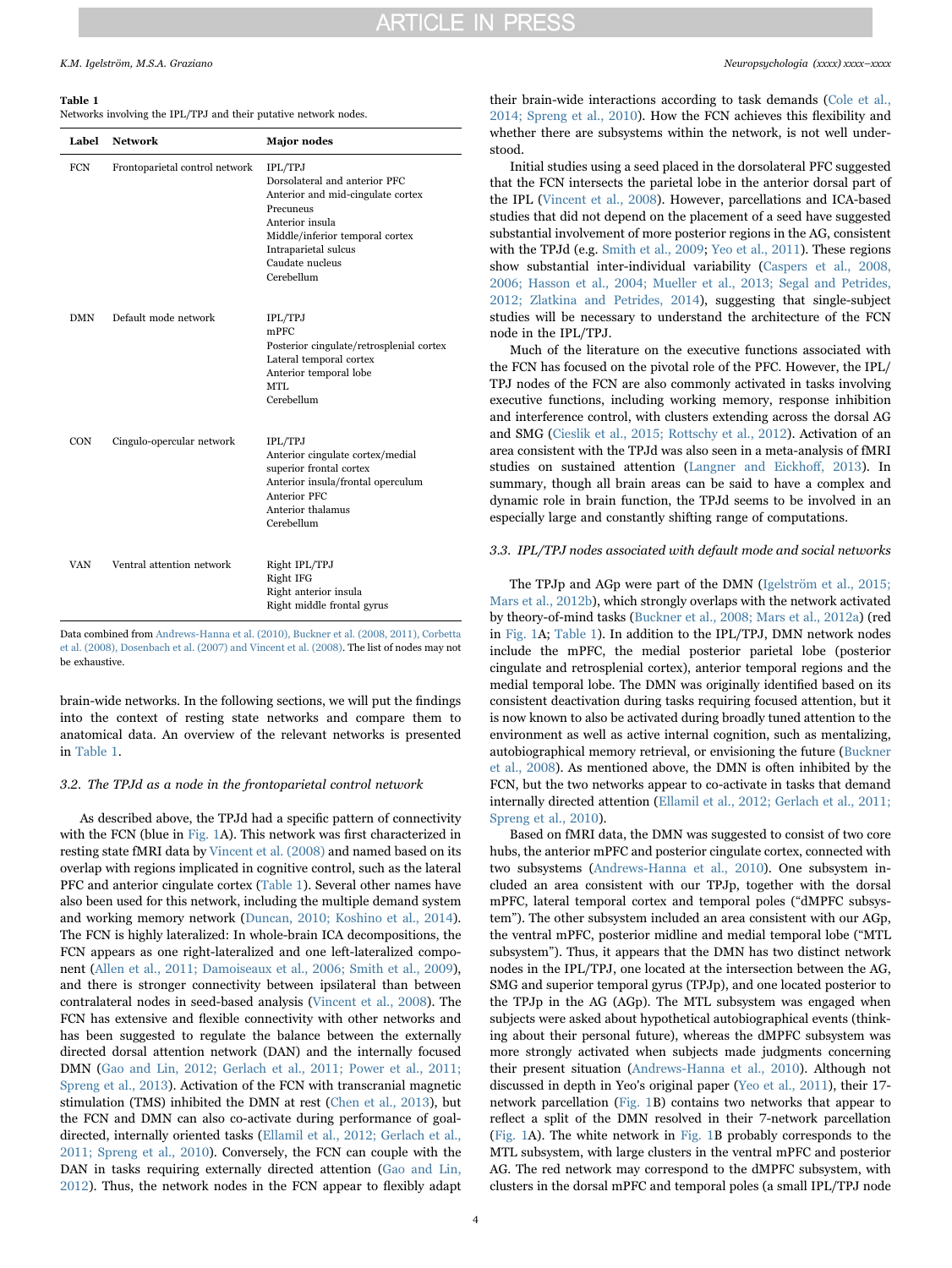inside the STS is not visible on the pial surface in [Fig. 1](#page-1-0)B). In summary, the AGp and the TPJp may be network nodes of two subsystems of the DMN, possibly playing distinct roles in internally directed processing and broadly tuned attention to the environment.

### 3.4. Participation of IPL/TPJ nodes in cingulo-opercular and ventral attention networks

The TPJa, located in the anterior SMG, was part of the CON, also sometimes called the salience network ([Dosenbach et al., 2006; Seeley](#page-11-17) [et al., 2007\)](#page-11-17) [\(Table 1](#page-3-0)). Some have suggested that the CON and the salience system may be two separate networks [\(Power and Petersen,](#page-12-6) [2013\)](#page-12-6), but this has not yet been fully resolved and the terminology varies in the literature. In some contexts, this network has also been interpreted as the VAN (e.g. [Yeo et al., 2011](#page-13-1)) [\(Table 1](#page-3-0)), even though the VAN is generally considered to have a more posterior IPL/TPJ node lateralized to the right hemisphere [\(Corbetta et al., 2008; Geng and](#page-11-3) [Vossel, 2013; Mantini et al., 2013](#page-11-3)), which corresponds better to the TPJc subdivision described above [\(Igelström et al., 2015, 2016a,](#page-12-1) [2016b](#page-12-1)). Because the VAN was originally defined based on a small number of tasks that do not necessarily generalize to other paradigms (see [Section 4.1](#page-5-0) for details), comparisons between the VAN and networks defined in resting-state data should be made with some caution.

The core of the CON consists of the dorsal anterior cingulate cortex, mPFC and the anterior insula/frontal operculum ([Dosenbach et al.,](#page-11-18) [2007, 2006\)](#page-11-18). The network does not seem to contain a major hub in the IPL/TPJ. For example, in a graph analysis of nodes across the CON and FCN, the TPJ formed an isolated cluster [\(Dosenbach et al., 2007\)](#page-11-18), and IPL/TPJ clusters that are derived from functional connectivity analyses of the CON can be small or non-existent ([Mantini et al., 2013;](#page-12-7) [Sadaghiani and D'Esposito, 2014; Seeley et al., 2007\)](#page-12-7). However, the 7-network parcellation shown in [Fig. 1](#page-1-0)A indicates that a region consistent with the TPJa, as well as a more posterior region consistent with the TPJc, are part of the CON (green network in [Fig. 1A](#page-1-0); [Yeo et al.,](#page-13-1) [2011\)](#page-13-1). Similarly, the CON isolated with whole-brain ICA shows large IPL/TPJ clusters ([Weissman-Fogel et al., 2010\)](#page-13-8).

The medial and insular regions of the CON are thought to play a critical role in cognitive control, supporting the instantiation, maintenance and error-based adjustments of task sets independent of task domain [\(Dosenbach et al., 2006; Sestieri et al., 2014\)](#page-11-17). In contrast, the IPL/TPJ node may have a different role in the network, because its activity was specifically associated with cues that signaled the beginning of a task set. This pattern of activity may also be consistent with a role for the TPJa in bottom-up attentional reorienting, a function associated with the VAN ([Corbetta and Shulman, 2002; Mitchell,](#page-11-19) [2008\)](#page-11-19). The TPJa in association with the CON has also been suggested to be involved in tonic alertness (vigilant/sustained attention) [\(Langner](#page-12-5) and Eickhoff[, 2013; Sadaghiani and D'Esposito, 2014\)](#page-12-5) and salience detection [\(Seeley et al., 2007](#page-13-9)).

Critically, the location of the IPL/TPJ node in studies of the CON has seemed to vary substantially. Loci have included areas consistent with the TPJa in the anterior SMG, and areas consistent with the TPJc in the posterior SMG and STS (Cole [et al., 2013; Dosenbach et al.,](#page-11-20) [2006; Kucyi et al., 2012; Tu et al., 2012; Wu et al., 2016\)](#page-11-20). This variation is compatible with several possibilities. The variable locations in the IPL/TPJ might reflect two distinct loci with different functions, a large IPL/TPJ area with a gradient of functions, or a region of connectional flexibility, much like the proposed role of FCN nodes as flexible hubs. The two network parcellations in [Fig. 1A](#page-1-0) and B support the first possibility of distinct loci. The large IPL/TPJ cluster of the CON seen in the 7-network parcellation (green cluster) appears to split into anterior and posterior clusters in the more fine-grained 17-network parcellation (green and orange, respectively). The anterior cluster is connected with the CON whereas the posterior cluster is connected to a network consistent with the VAN. However, the great degree of overlap between

the CON and the VAN suggests that they are highly interrelated. The cortical region around the TPJc and TPJa was identified as a zone of particularly high variability in a resting-state study incorporating temporal dynamics of connectivity patterns ([Allen et al., 2012](#page-10-6)). We observed that the TPJc was less spatially stable than any of the other components [\(Igelström et al., 2015, 2016a, 2016b](#page-12-1)), again emphasizing that this part of the IPL/TPJ may be particularly challenging to characterize.

#### 3.5. Anatomy-based parcellation of the IPL/TPJ

Another approach to identifying subdivision of the IPL/TPJ is to identify zones with distinct structural features. An influential series of postmortem studies generated a parcellation of the IPL based on cytoarchitectonic features such as laminar cell density [\(Caspers et al.,](#page-11-9) [2008, 2011, 2006, 2013](#page-11-9)). Seven zones were reported, two in the AG (PGa and PGp) and five in the SMG (PFm, PF, PFt, PFcm and PFop). [Fig. 2D](#page-2-0) shows a surface projection of a probabilistic atlas of the subdivisions based on 10 subjects [\(Caspers et al., 2008\)](#page-11-9). There was considerable variability in the size and location of the cytoarchitectonic zones between different brains and between hemispheres of the same brain, but the topographical pattern was consistent across subjects. Notably, there were no macroanatomical landmarks that reliably predicted the borders between any of the zones [\(Caspers et al.,](#page-11-21) [2006\)](#page-11-21). Thus it is not possible to use the pattern of sulci and gyri to reliably locate any of these functional subdivisions.

Similar subdivisions have been found in studies using connectivitybased parcellation of diffusion MRI data in living subjects ([Mars et al.,](#page-12-4) [2011; Wang et al., 2012\)](#page-12-4). The IPL parcellation by [Mars et al. \(2011\)](#page-12-4) has been made available as an atlas and is shown on a lateral cortical surface in [Fig. 2C](#page-2-0). A parcellation of the right TPJ using the same method [\(Mars et al., 2012b](#page-12-3)) is shown in [Fig. 2](#page-2-0)B. Interestingly, the agreement between the above mentioned anatomical parcellation studies was lower in the region of the posterior SMG ([Caspers et al.,](#page-11-9) [2008, 2006; Mars et al., 2011; Wang et al., 2012](#page-11-9)), which corresponds to the region of the TPJa and TPJc that showed higher inconsistency in fMRI studies, as discussed in the previous section [\(Allen et al., 2012;](#page-10-6) [Igelström et al., 2015\)](#page-10-6).

In the cytoarchitectonic parcellation of Caspers and colleagues, the two posterior subdivisions PGp and PGa (white and red in [Fig. 2D](#page-2-0)) appeared similar to the AGp and TPJp of the DMN subsystems identified in fMRI data (white and red in [Fig. 2A](#page-2-0)), although their dorsal aspect also overlapped with the TPJd region ([Andrews-Hanna](#page-10-5) [et al., 2010; Caspers et al., 2008, 2006; Igelström et al., 2015, 2016a\)](#page-10-5). PGp was located in the most posterior part of the AG, whereas PGa was located in the anterior part of the AG [\(Caspers et al., 2006\)](#page-11-21). The anterior border of PGa did not correlate with any macroanatomical features, but the border between PGa and PGp was located in the middle branch of the posterior STS (also known as the angular sulcus) ([Caspers et al., 2006\)](#page-11-21). Like the TPJp (red in [Fig. 2](#page-2-0)A), PGa was found to have functional connectivity to the DMN ([Gillebert et al., 2013](#page-11-22)). Consistent with a correspondence between PGp and the MTL-DMN subsystem, functional connectivity fMRI analysis showed strong connectivity of PGp with the parahippocampal gyrus [\(Mars et al., 2011;](#page-12-4) [Uddin et al., 2010\)](#page-12-4). In a cluster analysis of the neurotransmitter receptor profiles of the seven cytoarchitectonic zones, PGa and PGp were suggested to be functionally related [\(Caspers et al., 2013\)](#page-11-23), in line with the possibility that both are nodes in the DMN. In diffusion MRI studies, the PG areas both showed structural connectivity to the temporal lobe, inferior frontal cortex, insula and middle/superior frontal cortex, and PGp showed greater connectivity with temporooccipital regions ([Caspers et al., 2011; Wang et al., 2012](#page-11-24)).

Of the five cytoarchitectonic subdivisions in the SMG in the parcellation of [Caspers et al. \(2006\)](#page-11-21), PF was the largest, often reaching into the superior temporal gyrus (orange in [Fig. 2](#page-2-0)D). Its location appears most similar to the TPJc in [Igelström et al. \(2015, 2016a\)](#page-12-1)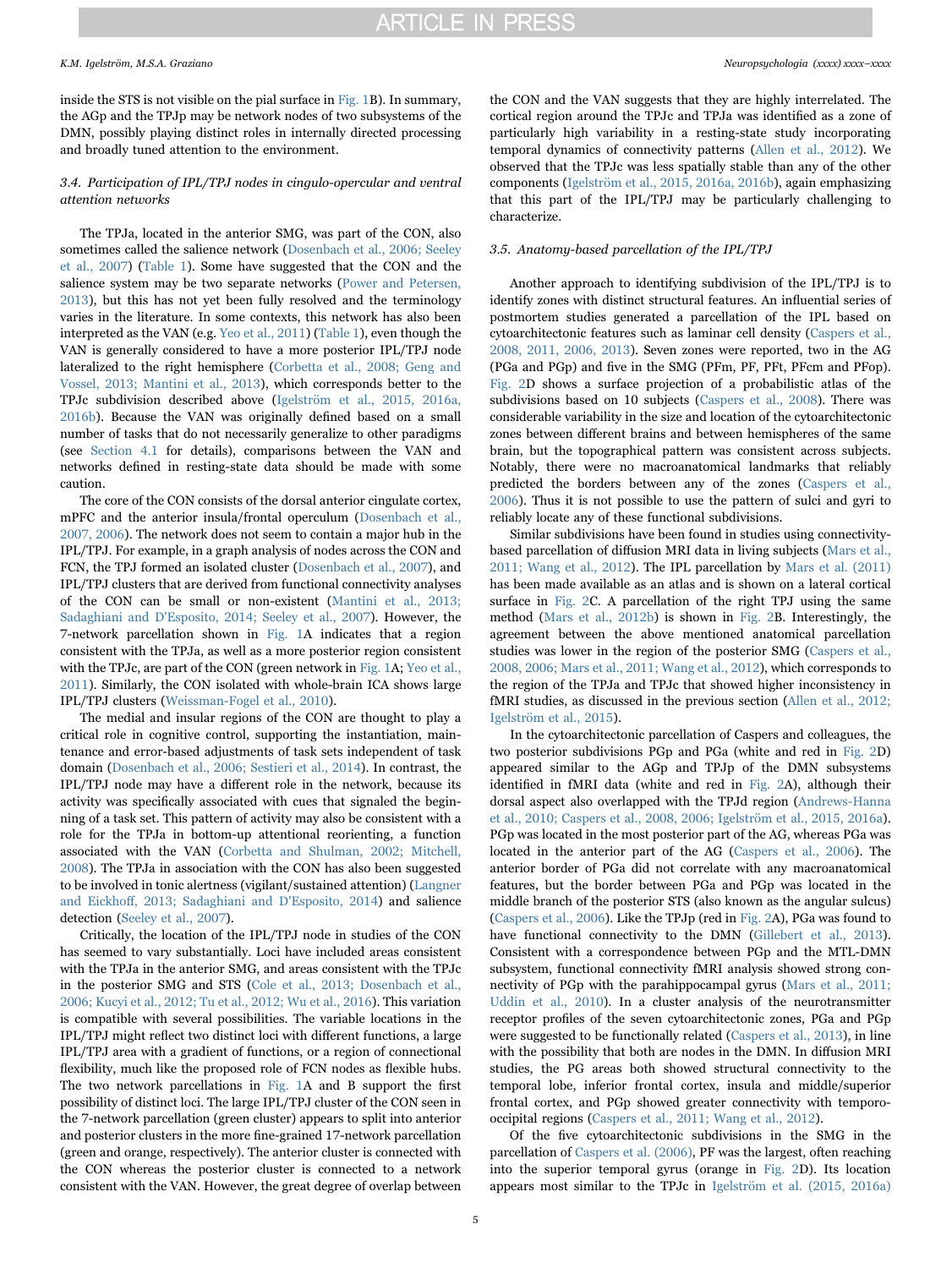([Fig. 2](#page-2-0)A), and it was functionally connected to the VAN in task-based fMRI [\(Gillebert et al., 2013\)](#page-11-22). However, the degree of correspondence is uncertain, especially given the high inter-individual variability of this region. PFm (blue in [Fig. 2D](#page-2-0)), the subdivision located between PF and PGa, was suggested to be a transition zone between the AG and SMG subdivisions [\(Caspers et al., 2006\)](#page-11-21). Spatially, PFm overlapped mainly with the TPJd component in [Igelström et al. \(2015\)](#page-12-1) and it had lateralized functional connectivity with the posterior cingulate and dorsolateral frontal cortex, similar to the TPJd (blue network in [Fig. 1](#page-1-0)A) ([Gillebert et al., 2013; Wang et al., 2012](#page-11-22)). The remaining rostral regions, PFt, PFop and PFcm, were located in the anterior SMG ([Fig. 2D](#page-2-0)). The regions PFt and PFop were located anterior to PF (black and green in [Fig. 2](#page-2-0)D), and PFcm was largely buried in the Sylvian fissure [\(Caspers et al., 2008, 2006](#page-11-9)). PFop most closely matched the TPJa, based on its location and its functional and anatomical connectivity in human MRI with regions of the CON (green network in [Fig. 1](#page-1-0)A) ([Caspers et al., 2008; Wang et al., 2012\)](#page-11-9). In human MRI studies, most PF areas showed structural connectivity to the inferior frontal cortex, ventral premotor cortex, superior parietal cortex, opercular regions, and insula [\(Caspers et al., 2011; Rushworth et al.,](#page-11-24) [2006; Tomassini et al., 2007; Wang et al., 2012](#page-11-24)).

### 3.6. Parcellation of the IPL/TPJ based on multimodal data

A recent parcellation by [Glasser et al. \(2016a\)](#page-11-25) divided the cerebral cortex into 180 regions, based on a combination of resting-state fMRI connectivity, task-based activations, cortical thickness and estimated myelin content, using high-quality MRI data from 210 subjects from the Human Connectome Project. This parcellation replicated the IPL subdivisions reported by [Caspers et al. \(2008, 2006\)](#page-11-9) with some refinements. The major difference was a further subdivision of PGa into one dorsal and one ventral area (called PGs and PGi in their study). Area PGp was suggested to be a transitional area with unique connectivity to the higher visual cortex [\(Glasser et al., 2016a](#page-11-25)), a finding supported by its neurotransmitter receptor fingerprint, which was similar to that of the ventral extrastriate visual cortex [\(Caspers et al.,](#page-11-23) [2013\)](#page-11-23). Consistent with cytoarchitectonic findings [\(Caspers et al., 2006\)](#page-11-21), area PFm was a transition zone between the PF and PG areas.

In addition to the IPL subdivisions, five relevant small areas were reported in the TPJ region, ventral to the IPL. The Peri-Sylvian Language (PSL) area and the Superior Temporal Visual (STV) area, located ventral to the PF areas, showed greater interhemispheric asymmetry than most other subdivisions. Areas TPOJ1–3 were located inferior to PGi, between higher visual and higher auditory areas. None of these five areas corresponded to previously defined subdivisions, but seemed to partially overlap with our TPJc and with cytoarchitectonic area PF. The existence of small lateralized subdivisions, potentially with specialized functions, might explain the particularly high variability observed in this region.

#### 3.7. Summary

The correspondence of subdivisions across studies must be interpreted with caution, especially given the high inter-subject variability of the IPL/TPJ and the small number of subjects used in most MRI and postmortem studies. However, when considering the existing functional and structural data, some consistent patterns emerge. First, the two most posterior zones in the AG [\(Caspers et al., 2008\)](#page-11-9) appeared to be part of two related subsystems of the DMN. Second, the cytoarchitectonic subdivision PFop, corresponding to the functionally defined TPJa, was part of the CON. Third, the TPJd appeared to span the dorsal portion of several cytoarchitectonic subdivisions in the IPL, although this could be an artifact of inter-subject variability. One speculation is that this reflects the flexible and widespread connectivity of the FCN. Fourth, the middle zones PF, PFt, PFm and PFcm, overlapping the functional zone TPJc, were more variable than other zones.

Taken together, the data indicate that it is possible to distinguish IPL/TPJ network nodes from each other using a variety of methods on structural and functional MRI data. But how do the subdivisions identified at rest correspond to the activity of the IPL/TPJ during human behavior? In the next section, we examine how functional activations in different domains relate to the zones and networks identified above.

### 4. Functional activations of the IPL/TPJ in task-based studies

Activation foci in the IPL/TPJ have been reported in fMRI studies across a large number of functional domains. Reviewing them all in detail is beyond the scope of this review, and we refer the reader to previous reviews that have focused on specific domains or subregions in more depth (e.g. [Binder et al., 2009](#page-10-7); [Cabeza et al., 2012a](#page-11-2); [Cole et al.,](#page-11-14) [2014;](#page-11-14) [Corbetta et al., 2008](#page-11-3); [Seghier, 2013](#page-13-2)). In this section we aim to give a broad overview of IPL/TPJ activations in a selection of domains. We will start by discussing IPL/TPJ participation in bottom-up attention, followed by lower-level processing of one's own body and sense of agency. Then we will move on to higher-order processing, describing studies of internal cognition, such as mind-wandering and memory retrieval, and, finally, social cognition. In our last section, we describe a study focusing on the participation of specific network nodes in social, attentional and memory tasks.

#### <span id="page-5-0"></span>4.1. IPL/TPJ nodes in bottom-up attention

The IPL/TPJ has been implicated in stimulus-driven reorienting of attention, in particular when the stimulus is unexpected and relevant for the current behavior [\(Corbetta et al., 2000, 2008](#page-11-26)). Early eventrelated fMRI studies found an IPL/TPJ region that was activated by reorienting to targets at unattended locations and by unexpected changes in sensory inputs [\(Corbetta et al., 2000; Downar et al.,](#page-11-26) [2000\)](#page-11-26). These findings, combined with the observation of convergent IPL/TPJ activity across vision, touch and audition, quickly led to the concept of the IPL/TPJ as a supramodal network node in a "ventral attention network", which also contained the inferior frontal gyrus (IFG) and anterior insula ([Corbetta et al., 2000, 2002, 2008; Downar](#page-11-26) [et al., 2000\)](#page-11-26). In this section, we review IPL/TPJ activations seen in studies of attentional reorienting and target detection.

Posner spatial-cueing tasks [\(Posner, 1980](#page-12-8)) have been instrumental in establishing the concept of a VAN. In a typical Posner task, each trial begins with a central cue that predicts the spatial location of a subsequent task-relevant target. In a minority of trials, the target appears in an unexpected location (invalidly cued target). In order to correctly process the target, attention must be redirected to the unexpected location. The behavioral cost of this reorienting process is evident as a slowing of response times in invalid compared to valid trials, and target-related brain activations in invalid trials compared to valid trials are interpreted as reorienting-specific.

The IPL/TPJ is activated during reorienting to invalidly cued targets, especially when the valid cue is highly predictive of the target location [\(Corbetta et al., 2000, 2002; Vossel et al., 2006](#page-11-26)). It was not activated by the cue itself or in catch trials when the target was absent ([Corbetta et al., 2002; Thiel et al., 2004\)](#page-11-27), and the activation was not solely explained by the unexpectedness or salience of the invalidly cued targets [\(Indovina and Macaluso, 2007; Kincade et al., 2005\)](#page-12-9). Activations have often been bilateral, but generally stronger or more extensive in the right hemisphere ([Corbetta et al., 2000, 2002; Kincade](#page-11-26) [et al., 2005\)](#page-11-26). A common locus of IPL/TPJ activation in these tasks is a region consistent with the TPJc, located in the posterior SMG, often overlapping with the posterior STS and extending into the superior temporal gyrus [\(Corbetta et al., 2002; Gillebert et al., 2013; Igelström](#page-11-27) [et al., 2016b; Kincade et al., 2005; Mitchell, 2008; Natale et al., 2009\)](#page-11-27). However, others have also reported more dorsal and posterior AG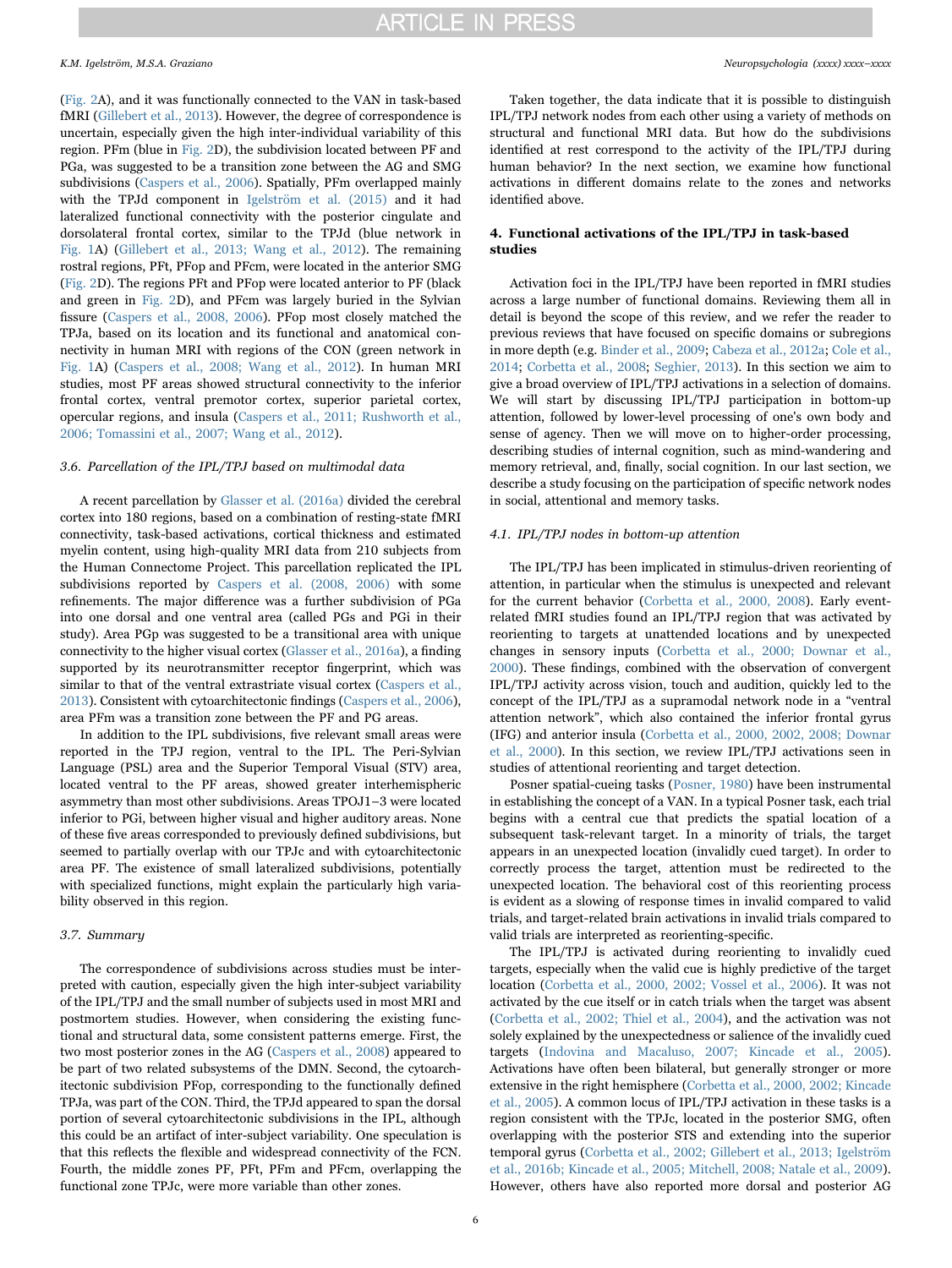locations ([Gillebert et al., 2013; Indovina and Macaluso, 2007\)](#page-11-22). Continuous theta-burst stimulation with TMS to a region most consistent with the TPJp, but perhaps overlapping TPJc, appeared to slow the reorienting reaction to invalidly cued stimuli [\(Krall et al.,](#page-12-10) [2015, 2016\)](#page-12-10). [Gillebert et al. \(2013\)](#page-11-22) quantified the overlap of attentional activity with the IPL subdivisions in the cytoarchitectonic atlas ([Fig. 2](#page-2-0)D). They found the most specific reorienting-related activity in cytoarchitectonic area PF (TPJc), but there was also significant, less specific, activity in area PFm (TPJd) and PGa (TPJp). IPL/TPJ activity was also seen when the usual button press requirement was replaced by foot movements, saccadic eve movements or covert attention shifts (Astafi[ev et al., 2006](#page-10-8)), and when auditory cues were used to predict the target location [\(Macaluso et al., 2002\)](#page-12-11). Commonly co-activated with the IPL/TPJ in Posner tasks, apart from the IFG and insula, are the middle frontal gyrus, precuneus, intraparietal sulcus, and premotor/precentral cortex ([Corbetta et al., 2002; Indovina and Macaluso, 2007; Kincade](#page-11-27) [et al., 2005; Natale et al., 2009; Thiel et al., 2004, 2005; Vossel et al.,](#page-11-27) [2006, 2012, 2009\)](#page-11-27). The IPL/TPJ has also been found to be active in relation to some non-Posner visual reorienting paradigms [\(Asplund](#page-10-9) [et al., 2010; DiQuattro et al., 2014; Serences et al., 2005\)](#page-10-9). IPL/TPJ appears to be particularly sensitive to stimuli that have potential behavioral relevance, need evaluation by higher-order systems, and that can potentially become the focus of attention of the top-down attention system (DAN) ([Asplund et al., 2010; DiQuattro et al., 2014;](#page-10-9) [Kincade et al., 2005; Serences et al., 2005\)](#page-10-9).

[Chen et al. \(2012\)](#page-11-28) introduced depth cues in the classical Posner task, making it possible to establish reorienting between different locations in the third dimensions. A cluster in the right IPL/TPJ, extending into the superior and middle temporal gyrus, was activated during reorienting to invalidly cued locations, both within and between depths. However, the co-activated network did not resemble the VAN, instead comprising the middle occipital and temporal gyri, dorsal AG, superior parietal cortex, precuneus and precentral gyrus. In addition, other networks were involved in more specific aspects of threedimensional reorienting. The bilateral precentral gyrus was activated during reorienting between different depths, and a DMN-like network was involved in reorienting to invalidly cued objects that appeared closer to the observer ([Chen et al., 2012\)](#page-11-28). The right-lateralized TPJ-IFG network also did not seem to be activated during reorienting to auditory spatial targets after invalid auditory cues ([Mayer et al.,](#page-12-12) [2009, 2006](#page-12-12)). These experiments confirm that bottom-up reorienting of attention is frequently associated with IPL/TPJ activity, but they also suggest that this activity is not always associated with VAN involvement.

The IPL/TPJ is also often activated by infrequent target stimuli in oddball paradigms, which initiate brief stimulus-driven shifts in attention. Oddball tasks most commonly employ repeated presentation of auditory tones or visual stimuli (standard stimuli), which are infrequently and unpredictably replaced by deviant oddball stimuli (targets). The target stimuli are made task-relevant by asking the subject to mark them with a button press, or silently count them. In contrast to Posner tasks, oddball tasks are often non-spatial. Oddballs engage extensive brain networks, including regions from the VAN, DAN, sensorimotor regions and subcortical structures ([Kiehl et al.,](#page-12-13) [2005; Kim, 2014](#page-12-13)). Regions activated by task-relevant oddballs in both the auditory and visual domains include the IPL/TPJ, IFG, insula, middle frontal cortex, and anterior cingulate cortex, in a network that resembles the CON [\(Downar et al., 2001; Kim, 2014; Stevens et al.,](#page-11-29) [2000\)](#page-11-29). The location of the IPL/TPJ activation is often more anterior than the region recruited by invalidly cued targets in Posner tasks, and is more consistent with the TPJa as defined in our studies ([Igelström](#page-12-1) [et al., 2015, 2016a; Kim, 2014; Kubit and Jack, 2013\)](#page-12-1).

General oddball effects are present in any behavioral paradigm that uses infrequent unpredictable targets, including Posner paradigms. [Vossel et al. \(2009\)](#page-13-10) isolated the oddball phenomenon from attentional reorienting by including task-irrelevant oddballs in a Posner paradigm.

Activations specific for Posner reorienting were seen in regions consistent with the TPJc, the right posterior middle temporal gyrus and the right superior parietal lobe. The oddball trials specifically activated the inferior occipito-temporal cortex, the right IFG, the left IPL, the right anterior insula and the left cerebellum. Common activations were seen in the right IFG and in the dorsal right AG, in a location consistent with the TPJd-R. These results suggest that oddball effects are not responsible for TPJc activations in Posner tasks, but that more dorsal regions around the TPJd-R may play a more general role in the detection of unexpected stimuli. In addition, the findings indicate that activation of the VAN regions IFG and insula may be related to the oddball properties of the invalidly cued target.

Taken together, data on bottom-up attention suggest that Posner and oddball tasks engage slightly different IPL/TPJ regions with similar participation in the VAN and CON networks. Further, a more dorsal IPL/TPJ area, connected with the FCN and possibly corresponding to the TPJd as defined in our studies ([Igelström et al., 2015, 2016a,](#page-12-1) [2016b\)](#page-12-1), is involved in both tasks, suggesting an overarching role of this region in attentional function.

#### 4.2. IPL/TPJ nodes in self-perception

The IPL/TPJ has been associated with integration of internal and external inputs into a coherent perception of oneself. For example, the IPL/TPJ has been implicated in the feeling of residing in one's own body and the experience of being the cause of one's actions (agency) ([Blanke et al., 2002; Decety and Lamm, 2007\)](#page-11-30). Our understanding of the neural correlates of these phenomena is very limited, but some studies have indicated that the IPL/TPJ might be necessary for normal bodily self-consciousness, self-location and agency. This section therefore reviews data on IPL/TPJ activation in these domains.

Electrical stimulation, lesions or seizures in the IPL/TPJ can cause out-of-body experiences, a perceived mismatch between one's "self" and the physical location of one's body [\(Blanke et al., 2005, 2002; De](#page-10-10) [Ridder et al., 2007; Heydrich et al., 2011; Ionta et al., 2011\)](#page-10-10). Intracranial recordings, neuroimaging and lesion mapping in patients have indicated the involvement of a zone around the intersection of the AG, SMG and superior temporal gyrus/sulcus, lateralized to the right hemisphere [\(Blanke et al., 2005, 2002; De Ridder et al., 2007\)](#page-10-10). Perturbation of this region with TMS in healthy volunteers impaired performance in a discrimination task requiring mental simulation of an out-of-body experience ([Blanke et al., 2005](#page-10-10)). A slightly more anterior region of the IPL/TPJ, between the SMG and superior temporal gyrus, was activated in fMRI experiments that simulated an out-of-body experience by inducing an illusion in which subjects misattributed a virtual body as their own [\(Ehrsson, 2007; Ionta et al., 2011;](#page-11-31) [Lenggenhager et al., 2009, 2007](#page-11-31)). This anterior IPL/TPJ region was functionally connected with a network that partially overlapped the network activated by attentional reorienting, and also included the supplementary motor area (SMA), ventral premotor cortex, intraparietal sulcus and occipitotemporal cortex [\(Ionta et al., 2014\)](#page-12-14). Thus, several parts of the IPL/TPJ may be implicated – and even causally involved – in the experience of residing in one's own body.

Agency, the experience of being the cause of one's actions, additionally requires processing of one's own motor output. If an action and the sensory perception of that action are mismatched, the sense of agency is disrupted and a subject reports the feeling that someone or something else is causing the action (reviewed in [Sperduti](#page-13-11) [et al. \(2011\)](#page-13-11)). This illusion has been harnessed in neuroimaging studies, to isolate the neural correlates of (perturbed) agency. The IPL/TPJ has consistently been found to activate in response to incongruent visual inputs during actions, with peaks in either the AG or the SMG depending on paradigm (see meta-analyses in [Decety and](#page-11-32) [Lamm \(2007\),](#page-11-32) [Miele et al. \(2011\)](#page-12-15), [Sperduti et al. \(2011](#page-13-11))). The right posterior STS and the SMG were activated when participants performed a hand movement while watching delayed or incongruent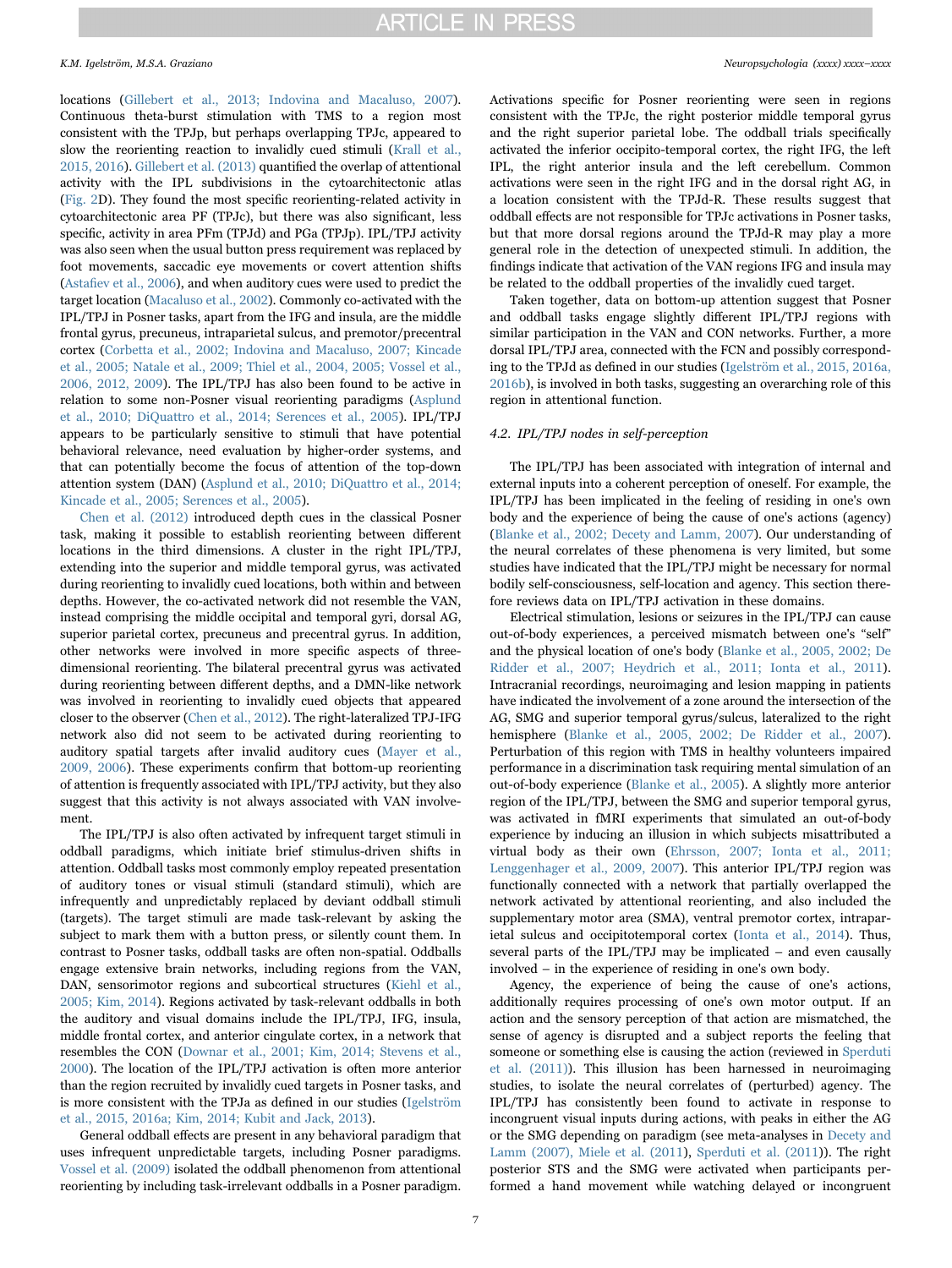recordings of the hand [\(Kontaris et al., 2009; Leube et al., 2003;](#page-12-16) [Tsakiris et al., 2010](#page-12-16)). The AG and STS were activated by incongruent visual feedback when subjects controlled a virtual hand with a joystick ([Farrer et al., 2003\)](#page-11-33), or when inconsistencies were introduced into a newly learned action-response association ([Spengler et al., 2009\)](#page-13-12). The SMG was activated when subjective control was manipulated in a computer game ([Miele et al., 2011; Schnell et al., 2007\)](#page-12-15). Activations have consistently been greater in the right hemisphere, even though smaller left-sided activations have also been seen. Subjects were more likely to experience compromised agency during TMS to the right IPL, although the stimulation site appeared more dorsal than most activations described above [\(Ritterband-Rosenbaum et al., 2014\)](#page-12-17). The IPL/ TPJ does not seem to be involved in higher cognitive processes related to agency, such as conscious reflection on whether or not an action was caused by someone else ([Miele et al., 2011](#page-12-15)). Instead, it activates when discrepancies occur between visual, proprioceptive and motor inputs, indicating a role in lower-order, automatic processing.

A meta-study of agency attribution indicated that the brain regions most frequently co-activated with the IPL/TPJ during perturbed agency were the precuneus, pre-SMA and dorsomedial PFC [\(Sperduti](#page-13-11) [et al., 2011\)](#page-13-11). The participation of the pre-SMA may be associated with its involvement in intention and motor preparation. TMS to the pre-SMA interfered with "intentional binding", a marker of agency characterized by a perceived shortening of the interval between an action and a sensory effect ([Moore et al., 2010](#page-12-18)). In a finger tapping task with visual feedback, [Nahab et al. \(2011\)](#page-12-19) found two right-dominant networks that both responded proportionally to the loss of agency. Both networks involved several clusters in the IPL/TPJ, with uncertain correspondence to known subregions. One network included the right anterior insula, right superior frontal gyrus and right precuneus, and was suggested to be involved in mismatch detection due to the short latency of its BOLD response. The second network included the middle frontal gyrus, and its BOLD response showed a longer latency to peak and was more sustained.

In summary, the IPL/TPJ has frequently been identified as a core region in bodily self-consciousness and agency, in both correlational studies in which task-related activity was measured and causal studies in which activity in the cortex was directly manipulated.

#### 4.3. IPL/TPJ nodes in introspection and memory

The IPL/TPJ is strongly associated with internally directed processes such as mind wandering and thinking about one's past or future ([Buckner et al., 2008](#page-11-16)). Imaging studies on mind wandering have consistently shown activation in bilateral IPL/TPJ nodes associated with the DMN. Activity was also found in other nodes of the DMN (e.g. mPFC, precuneus, MTL) and the FCN (e.g. dorsolateral PFC, anterior cingulate cortex) (see Fox et al.  $(2015)$ , for a recent meta-analysis). One interpretation is that mind wandering may involve coupling of the FCN with the DMN (see [Section 3.2](#page-3-1) for discussion of the flexible coupling of the FCN with other networks).

Undirected thinking arises in large part from the episodic memory system. The IPL/TPJ has often been shown to activate during retrieval of autobiographical or other episodic memories ([Cabeza et al., 2012a;](#page-11-2) [Svoboda et al., 2006](#page-11-2)). Retrieval of autobiographical memories engages a system consisting of the IPL/TPJ, medial and ventrolateral PFC, temporal lobe and posterior cingulate/retrosplenial cortex ([Svoboda](#page-13-13) [et al., 2006\)](#page-13-13). This network is similar to the MTL subsystem of the DMN ([Andrews-Hanna et al., 2010\)](#page-10-5). Lesions in the IPL/TPJ and other DMN regions can cause impairments in autobiographical memory ([Philippi](#page-12-20) et [al., 2015](#page-12-20)). Neuroimaging activation patterns have been variable, in part due to variations in control conditions, which have included rest, semantic memory tasks and fictitious memories [\(Martinelli et al., 2013;](#page-12-21) [Svoboda et al., 2006](#page-12-21)). The specific role of the IPL/TPJ in autobiographical memory is not understood, but might be related to more general aspects of memory retrieval [\(Cabeza et al., 2004](#page-11-35)). Activations have largely been localized to the posterior AG, and have often, but not always, been left-lateralized (e.g. [Levine et al., 2004](#page-12-22); [Summer](#page-13-14)field [et al., 2009;](#page-13-14) [Svoboda et al., 2006\)](#page-13-13). The localization of IPL/TPJ activity is consistent with AGp in our studies ([Fig. 2](#page-2-0)A; cytoarchitectonic area PGp in [Fig. 2](#page-2-0)D), which is structurally connected to the MTL memory system ([Addis et al., 2004; Caspers et al., 2008; Denkova et al., 2006;](#page-10-11) [Greenberg et al., 2005; Igelström et al., 2016a; Maguire and Frith,](#page-10-11) [2003; Rushworth et al., 2006; Vandekerckhove et al., 2005\)](#page-10-11).

The current understanding of autobiographical memory is limited in part due to methodological challenges, such as the subjective nature of memories, the inability to control and verify memory retrieval, and challenges in the design of appropriate control tasks [\(Svoboda et al.,](#page-13-13) [2006\)](#page-13-13). In contrast, both encoding and retrieval can be tightly controlled if learning is limited to items presented in the laboratory. Such shorterterm episodic memory has been studied extensively, and the IPL/TPJ has been a primary focus of many of these studies. Episodic memory paradigms generally consist of an encoding phase during which participants learn a number of stimuli, and a retrieval phase that involves discrimination between studied (Old) and novel (New) items. A distinction is made between recollection and familiarity, where recollection is a vivid memory of contextual details surrounding the learning, and familiarity is a more intuitive feeling of having seen the item before. In neuroimaging experiments, the contrast between correctly recognized Old and correctly rejected New stimuli reveals activation of the IPL/TPJ, together with the precuneus, posterior cingulate cortex, left dorsolateral and dorsomedial PFC, bilateral superior parietal lobe and the caudate nucleus (meta-analysis in [Kim](#page-12-23) [\(2013\)](#page-12-23)). The magnitude of IPL/TPJ activation was greater for recollection than for familiarity, and was correlated with the degree of confidence reported by subjects ([Daselaar et al., 2006; Frithsen and](#page-11-36) [Miller, 2014; Kim, 2013; Kim and Cabeza, 2009; Vilberg and Rugg,](#page-11-36) [2008; Yonelinas et al., 2005](#page-11-36)). These observations indicate a role of the IPL/TPJ, as a node of the DMN, in the subjective experience of recalled memories. However, several of the commonly activated regions were also part of the FCN.

The location of IPL/TPJ activity in these Old/New tasks was similar to the location of activity in autobiographical memory retrieval, but posterior (and largely contralateral) to attention-related foci ([Hutchinson et al., 2009](#page-12-24)). Thus, bottom-up attention and episodic memory retrieval seem to at least in part engage different IPL/TPJ regions and divergent brain-wide networks. The relationship between attentional and memory functions in the IPL/TPJ is still debated. One hypothesis is that memory retrieval involves attentional reorienting to spontaneously evoked memories, in a manner analogous to visuospatial reorienting ([Cabeza et al., 2012a, 2008, 2011; Ciaramelli et al.,](#page-11-2) [2008\)](#page-11-2). Another hypothesis is that the IPL/TPJ may act as an "episodic buffer" to hold and manipulate retrieved information [\(Baddeley, 2000;](#page-10-12) [Vilberg and Rugg, 2008\)](#page-10-12). Yet another hypothesis is that the IPL/TPJ may act as a "mnemonic accumulator" that contributes to decision making (such as Old/New judgments) by temporally integrating recognition memory signals [\(Wagner et al., 2005](#page-13-15)).

### 4.4. IPL/TPJ nodes in social cognition

Social cognition is a major domain of IPL/TPJ function ([Molenberghs et al., 2016; Schurz et al., 2014; Van Overwalle, 2009\)](#page-12-25). In particular, the IPL/TPJ is activated during social attribution of temporary beliefs to other people (reviewed in [Schurz et al. \(2014\)](#page-13-16)). The fMRI literature on social cognition is large and diverse, utilizing tasks ranging from gaze processing to strategic game playing. We limit our discussion here to false belief attribution, which has been solidly linked to IPL/TPJ activation ([Schurz et al., 2014\)](#page-13-16).

One of the most common fMRI paradigms for studying belief attribution is a story-based false belief task first used by [Saxe and](#page-13-17) [Kanwisher \(2003\).](#page-13-17) Stories describe a scene that changes in some respect between Time 1 and Time 2. In False Belief stories, a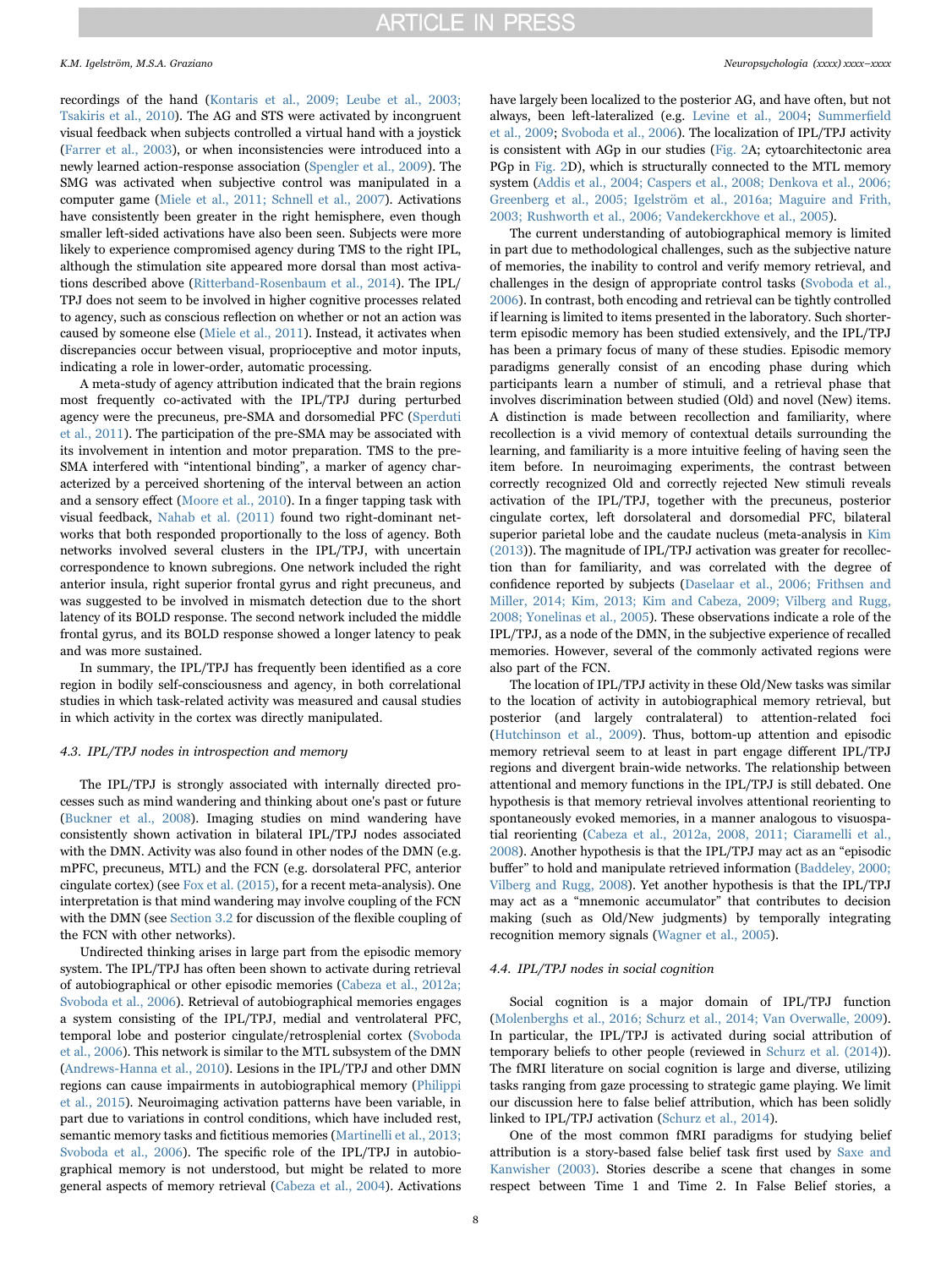protagonist is only aware of the scene at Time 1. The fMRI participant must answer a question about the protagonist's (false) belief about the scene at Time 2. The control condition consists of False Photograph stories, which also describe a scene that changes between Time 1 and Time 2. In these stories, a photograph or other depiction is created at Time 1. The participant must answer a question about the content of the photograph at Time 2, which now misrepresents reality [\(Saxe and](#page-13-17) [Kanwisher, 2003\)](#page-13-17). The BOLD contrast between the False Belief and False Photograph conditions has consistently revealed activation of the bilateral IPL/TPJ, around the location of the TPJp, together with precuneus/posterior cingulate, anterior STS, and mPFC [\(Dodell-Feder](#page-11-37) [et al., 2011; Perner et al., 2006; Saxe and Kanwisher, 2003; Schurz](#page-11-37) [et al., 2014\)](#page-11-37). This IPL/TPJ activation could not be explained by task difficulty or the presence of a person [\(Saxe and Kanwisher, 2003\)](#page-13-17), and the right and left IPL/TPJ were not activated by control stories requiring attribution of internal physical sensations or personal appearance [\(Saxe and Powell, 2006\)](#page-13-18). Activation of the right IPL/TPJ was much more specific for theory-of-mind than the left IPL/TPJ, which also activated in response to some non-social stories as well as socially relevant background information that did not involve mental state attribution [\(Perner et al., 2006; Saxe and Wexler, 2005\)](#page-12-26). However, the left IPL/TPJ may still play a critical role in belief reasoning, because lesions of the left IPL/TPJ caused specific deficits in theory-of-mind [\(Samson et al., 2004](#page-13-19)).

The location of IPL/TPJ activity at the border between the AG and superior temporal gyrus has been consistent across studies using the Belief/Photograph paradigm. The involvement of network nodes in the mPFC and precuneus in belief attribution has also been reproducible ([Schurz et al., 2014\)](#page-13-16). The mPFC is not specific or necessary for theoryof-mind and has been suggested to process more general socially relevant information [\(Bird et al., 2004; Saxe and Powell, 2006\)](#page-10-13). The precuneus has been hypothesized to be involved in perspective taking through a role in mental imagery ([Aichhorn et al., 2008; Cavanna and](#page-10-14) [Trimble, 2006; Perner et al., 2006; Saxe and Powell, 2006\)](#page-10-14).

Some studies have used cartoon representations of a classical false belief task that involves the transfer of an object from one location to another, unbeknownst to the protagonist ("Sally-Anne test"; [Baron-](#page-10-15)[Cohen et al., 1985\)](#page-10-15). Subjects are asked to specify at which location the protagonist will search for the object when she returns to the scene, or indicate whether or not her search location is unexpected ([Döhnel](#page-11-38) [et al., 2012; Sommer et al., 2007, 2010](#page-11-38)). Control conditions have included questions about where the object is in reality [\(Döhnel et al.,](#page-11-38) [2012\)](#page-11-38) and true-belief trials in which the protagonist observes the transfer of the object ([Sommer et al., 2010](#page-13-20)). When compared to reasoning about reality, false and true belief reasoning activated a common zone in the right IPL/TPJ ([Döhnel et al., 2012\)](#page-11-38), that corresponded well to the TPJp-R (red in [Fig. 2](#page-2-0)A). Activation of the right IPL/TPJ by attribution of true beliefs was some cases weaker than that evoked by attribution of false beliefs [\(Aichhorn et al., 2008;](#page-10-14) [Döhnel et al., 2012; Rothmayr et al., 2011; Sommer et al., 2007, 2010\)](#page-10-14).

Many other laboratories have used other false belief paradigms, often to investigate functions that interact with cognitive theory of mind, such as deception, empathy, intention, emotion or humor. IPL/ TPJ activations across these studies are more difficult to compare due to the great variability of stimuli and control conditions, and are thus beyond the scope of this review. Meta-analyses taking a more inclusive approach have consistently found activations of the bilateral IPL/TPJ, mPFC and precuneus, supporting this network as a general theory-ofmind network [\(Mar, 2010; Molenberghs et al., 2016](#page-12-27)). The IFG was also identified as part of the theory-of-mind network ([Mar, 2010;](#page-12-27) [Molenberghs et al., 2016\)](#page-12-27), although it may be more robustly activated for lower-order ([Schurz et al., 2014\)](#page-13-16) and affective theory-of-mind processing [\(Molenberghs et al., 2016\)](#page-12-25) compared to cognitive theory-ofmind. Other regions identified in comprehensive meta-studies included the anterior cingulate cortex, middle temporal gyrus, STS and anterior temporal lobe ([Mar, 2010; Molenberghs et al., 2016\)](#page-12-27).

Apparent overlap between social and attentional processes in the IPL/TPJ has triggered discussions about a potential common neural substrate. The findings reviewed above suggest that attentional reorienting and theory-of-mind engage different brain networks and IPL/ TPJ nodes. However, voxels identified in general linear model (GLM) analyses appear to overlap at least in part. It has been suggested that attentional functions may underlie, or at least contribute to, social cognition in the IPL/TPJ. [Decety and Lamm \(2007\)](#page-11-32) suggested that lower-order IPL/TPJ processes, such as attention and agency, may reflect a domain-general computation that is required for social cognition. [Cabeza et al. \(2012a\)](#page-11-2) argued that bottom-up attention may account for activations in many tasks, including Belief/Photograph tasks. [Graziano and Kastner \(2011\)](#page-11-39) argued that controlling one's own attention involves monitoring one's own attention, and that the mechanisms for monitoring one's own attention may overlap within the IPL/TPJ with the mechanisms that we use socially to monitor the attentional states of other people. Some overlap of social and attentional processes have been found in within-subject studies and metaanalyses, but separation has also been reported, with a more posterior location for theory-of-mind activity [\(Bzdok et al., 2013; Carter and](#page-11-8) [Huettel, 2013; Decety and Lamm, 2007; Krall et al., 2015; Kubit and](#page-11-8) [Jack, 2013; Lee and McCarthy, 2016; Mitchell, 2008](#page-11-8)). The data reviewed in this article are consistent with a separation of functional subdivisions within the IPL/TPJ, but in no way exclude that there are zones with converging functions. In particular, the TPJd in the dorsal IPL appears to show particularly extensive functional overlap. This question will become easier to resolve with the advent of improved neuroimaging methods and high-resolution parcellations ([Glasser](#page-11-25) [et al., 2016a, 2016b](#page-11-25)).

In addition to the TPJp clusters seen across story-based false belief studies, a meta-analysis of Belief/Photograph studies also found significant activation in a more dorsal region, in the AG near the TPJd, in both hemispheres [\(Schurz et al., 2014\)](#page-13-16). Does this indicate that the FCN is involved in theory-of-mind? Executive control does play a role in successful theory-of-mind reasoning [\(Bull et al., 2008; Kloo and](#page-11-40) [Perner, 2003; McKinnon and Moscovitch, 2007](#page-11-40)), in particular inhibitory control ([Perner and Lang, 1999\)](#page-12-28). [Rothmayr et al. \(2011\)](#page-12-29) combined a cartoon-based false belief task and a Go/No-Go task, constructed using identical visual stimuli, and found overlapping activations in the dorsolateral PFC and a region consistent with the TPJd-R. Comparisons between false belief and true belief reasoning, which differ in their demands on executive resources, have also revealed activation of FCN nodes, in particular the lateral PFC and anterior cingulate cortex [\(Döhnel et al., 2012; Hartwright et al., 2012; Sommer](#page-11-38) [et al., 2007](#page-11-38)). The possible role of the FCN in belief attribution remains to be characterized, but it could be speculated that theory-of-mind involves coupling of the FCN with DMN regions to achieve goaldirected social cognition.

### <span id="page-8-0"></span>4.5. Global activation of the dorsal IPL/TPJ across task domains

A recent study of ours suggested that the TPJd may play a general role across a broad range of task domains. We used our local ICA method [\(Section 3.1\)](#page-1-1) to isolate network nodes within the IPL/TPJ and test their participation in a battery of five tasks involving attentional, social and memory functions ([Igelström et al., 2016b\)](#page-12-30). We collected functional MRI data during task performance (19–20 subjects/task), and parcellated the IPL/TPJ into ICs, as an unbiased way to identify network nodes [\(Igelström et al., 2015, 2016a, 2016b\)](#page-12-1). Subject-specific IC time courses ([Beckmann and Smith, 2004](#page-10-16)) were first used in a GLM analysis to identify task-related ICs, and then in a whole-brain connectivity analysis to verify their network involvement ([Igelström](#page-12-30) [et al., 2016b\)](#page-12-30). We identified ICs that showed 1) a positive response for the condition of interest (e.g. the Belief story in a Belief/Photograph task), and 2) a significant contrast between the condition of interest and the control condition (e.g. Belief versus Photograph in a Belief/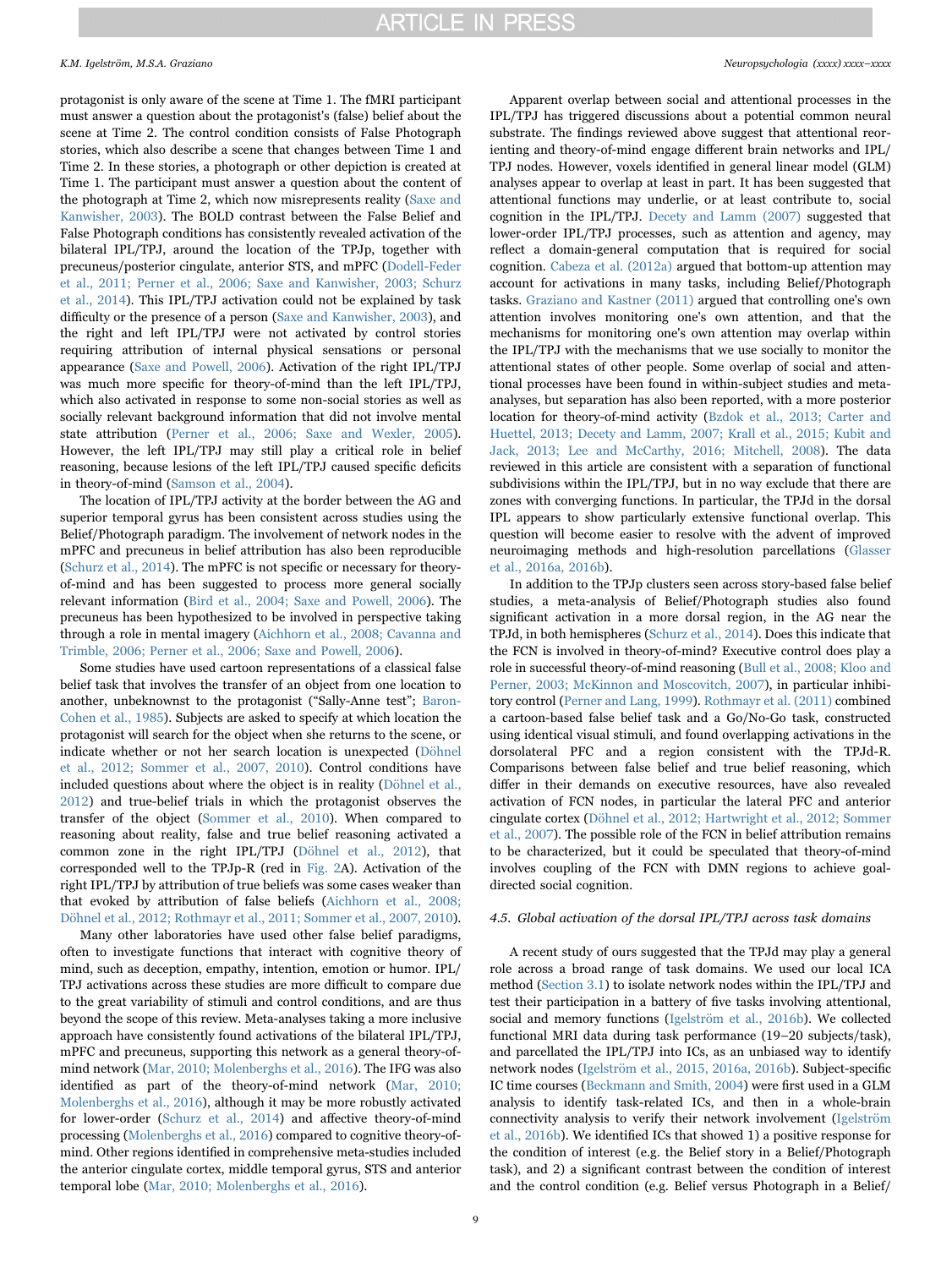<span id="page-9-0"></span>K.M. Igelström, M.S.A. Graziano *Neuropsychologia (xxxx) xxxx–xxxx*



Fig. 3. Independent components (ICs) involved in a false belief task, and their connectivity patterns. The ICs are displayed in solid colors with white outlines, and their connectivity networks are in solid semi-transparent colors. Three ICs showed significant activation in the Belief/Photo contrast: the TPJp, connected to the default mode network (left), the TPJd-R, connected to the FCN (middle), and the TPJd-L, also connected to the FCN (right). Data from [Igelström et al. \(2016b\)](#page-12-30) were plotted on pial surfaces. See [Section 4.5](#page-8-0) for details.

Photograph task).

We used two tasks probing social cognition: a story-based Belief/ Photograph task [\(Dodell-Feder et al., 2011\)](#page-11-37) and a task involving social attribution of attention ([Kelly et al., 2014](#page-12-31)). In the latter task, subjects were required to integrate emotional and gaze cues to rate the perceived awareness of a cartoon face of an object next to it. The social processing load was manipulated by presenting different combinations of matching and mismatching cues, and the BOLD activations during integration of mismatching social cues were compared with processing of matching cues.

In the Belief/Photograph task, we found three ICs with a significant response during Belief trials and a significant Belief/Photograph contrast ([Fig. 3](#page-9-0)). The first IC was bilateral and located in the posterior ventral AG, in a region consistent with the AGp and/or TPJp (red clusters with white outlines in the left panel). It was connected to a network resembling the DMN, including the precuneus, dorsomedial PFC and anterior temporal lobe (red semi-transparent overlay in [Fig. 3\)](#page-9-0). The other two ICs were right- and left-lateralized, located in regions consistent with the TPJd-R (middle panel) and TPJd-L (right panel), and were connected to the FCN (blue semi-transparent overlays in [Fig. 3\)](#page-9-0). In the attribution of attention task, we found significant activity in a region consistent with the TPJd-R, which again was connected to the FCN [\(Igelström et al., 2016b](#page-12-30)).

We used two tasks in the domain of bottom-up attention: a Posner reorienting task [\(Mitchell, 2008](#page-12-32)) and a visual oddball task [\(Stevens,](#page-13-21) [et al., 2000\)](#page-13-21). In both tasks, we found two right-lateralized IPL/TPJ components ([Fig. 4\)](#page-10-17). As expected (see [Section 4.1](#page-5-0)), the Invalid/Valid contrast returned a right-lateralized IC in a region consistent with the TPJc (orange with white outlines in the left panel of [Fig. 4A](#page-10-17)), whereas the Target/Standard contrast in the oddball task returned a rightlateralized IC in a region consistent with the TPJa (green with white outlines in the left panel of [Fig. 4](#page-10-17)B). Their connectivity patterns were consistent with the VAN/CON (orange and green semi-transparent overlays in [Fig. 4](#page-10-17)A and B). However, in addition to these activations, both tasks engaged a right-lateralized IC in the dorsal IPL/TPJ, in a region consistent with the TPJd-R, with connectivity to FCN regions (blue semi-transparent overlays in [Fig. 4A](#page-10-17) and B).

Finally, we used an Old/New task to test episodic memory retrieval ([Stevens et al., 2000\)](#page-13-21). This task showed significant activity only in the TPJd-R, with connectivity to the right FCN. This right-lateralization seems unexpected given the many reports of left-bias in memory function. However, BOLD time course analyses have suggested that the positive Old/New contrast in the left IPL/TPJ reflects a deactivation in the control condition rather than a positive BOLD response during recollection [\(Nelson et al., 2010](#page-12-33)). This activation pattern would not have met our criterion of a positive BOLD response in Old trials.

These experiments provided direct evidence of the involvement of the TPJd-R and the FCN in a range of tasks involving social cognition, bottom-up attention and episodic memory retrieval. In addition, taskspecific IPL/TPJ node activations were seen in the TPJp in the Belief/

Photograph task, the TPJc in the Posner task, and the TPJa in the oddball task. The activation locations and connectivity patterns of these domain-specific nodes were consistent with previous studies [\(Sections](#page-5-0) 4.1, [4.3 and 4.4](#page-5-0)).

Taken together, studies by us and others indicate that the TPJd node of the FCN is indeed a flexible hub, which can couple functionally with all the networks that intersect the IPL/TPJ region. This executive control network may thus regulate and monitor a variety of functions, ranging from bottom-up perception to higher-order cognition. This global function may be critical for normal regulation of cognition and behavior, as FCN dysfunctions are particularly common in many psychiatric disorders [\(Cole et al., 2014](#page-11-14)).

#### 5. Summary and future directions

This review examined data from a broad selection of neuroimaging studies of the IPL/TPJ, including resting-state and diffusion tensor MRI, as well as task-based fMRI involving attentional reorienting, selfperception, undirected thinking, memory and social cognition. Taken together, the data show unequivocally that the IPL/TPJ contains subregions that form network nodes in several brain-wide networks. The extensive connectivity of the IPL/TPJ – in particular of the dorsal regions – supports its role as a major network hub, and is likely to underlie its activation in a large number of task-based studies across multiple functional domains. While some functional domains (e.g. memory, social cognition and bottom-up attention) are strongly associated with certain IPL/TPJ nodes and brain networks, others show less consistency. For example, it is not yet clear how the potentially causal role of the IPL/TPJ in agency and self-location relates to the functional or anatomical organization of the region. Given its central placement in important brain networks, the IPL/TPJ is also likely to be involved in many functions not reviewed here (see for example a detailed review of additional functions of the AG in [Seghier](#page-13-2) [\(2013\)\)](#page-13-2).

Many important questions remain to be addressed. One is the lateralization of function in the IPL/TPJ, which was addressed only briefly in this review. The right-dominance of attentional functions, and left-dominance of memory and language processing, are reflected in the localization of activations in task-based studies. Symmetrically located network nodes in the left and right IPL/TPJ may thus play distinct functional roles. This possibility is still far from understood and is an important topic for future studies [\(Seghier, 2013\)](#page-13-2). Another topic that we did not discuss at length was the prominent debate between the "fractionation view" (the theory that the IPL/TPJ is modular in function) and the "overarching view" (the theory that the IPL/TPJ contains one larger area with an overarching function) (e.g. [Cabeza et al., 2012a, 2012b;](#page-11-2) [Nelson et al., 2012\)](#page-12-34). The data reviewed here support zones of overlap where overarching computations may occur (such as border areas and perhaps the TPJd region). At the same time, the literature unequivocally shows the existence of multiple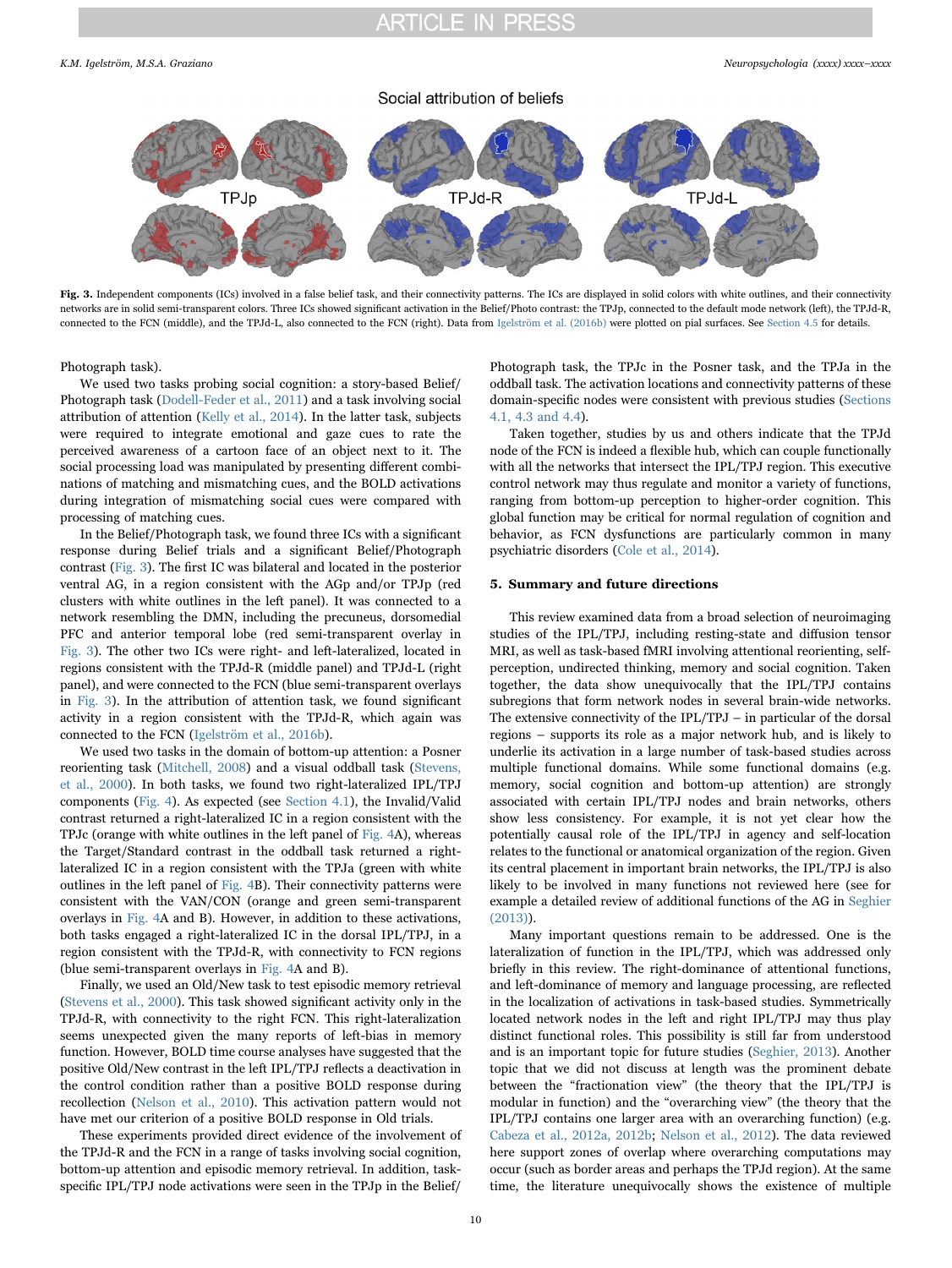<span id="page-10-17"></span>

Fig. 4. Attention-related independent components (ICs) and their connectivity patterns. The ICs are displayed in solid colors with white outlines, and their connectivity networks in solid semi-transparent colors. (A) Two ICs were identified during reorienting to invalidly cued targets in a Posner spatial-cueing task: the TPJc, connected to the CON (or VAN) (left), and the TPJd-R, connected to the FCN (right). (B) Two ICs were activated by infrequent visual oddball targets: the TPJa, connected to the CON or VAN (left), and the TPJd-R, connected to the FCN. The data in [Igelström et al. \(2016b\)](#page-12-30) were plotted on pial surfaces. See [Section 4.5](#page-8-0) for details.

subdivisions that are nodes in widely separate brain networks. We believe that the IPL/TPJ region should be viewed as relatively unchartered territory and that its functions are probably not yet ready for dichotomous views. This perspective is similar to that of Seghier's view of the AG (2013). This recent paper summarized current conceptual and methodological issues, outlined known subdivisions and AG activations across many domains, and proposed an integrative account comprising both specialization and convergence [\(Seghier,](#page-13-2) [2013\)](#page-13-2). Further research is also needed to begin to elucidate exactly how the IPL/TPJ nodes contribute to cognition and behavior. Most task-based studies to date have been correlational, and the diversity of task designs often prevents generalization and comparison across studies [\(Seghier, 2013](#page-13-2)). Emerging technologies that greatly improve data quality and analysis methods are likely to lead to rapid progress in the coming years [\(Glasser et al., 2016a, 2016b](#page-11-25)). It will be important to focus not only on within-network interactions, but also on how different networks are interconnected. The IPL/TPJ might be a site for communication between neighboring, perhaps partially overlapping, network nodes, and thereby form a cognitive hub where multiple networks converge and interact.

### Acknowledgments

This work was supported by the Princeton Neuroscience Institute Innovation Fund and a grant from the Simons Foundation (SFARI, award number 458785). We thank Taylor Webb and Dr. Joost Wiskerke for critical comments on the manuscript.

#### References

- <span id="page-10-3"></span>[Abou-Elseoud, A., Starck, T., Remes, J., Nikkinen, J., Tervonen, O., Kiviniemi, V., 2010.](http://refhub.elsevier.com/S0028-17)30001-sbref1) The eff[ect of model order selection in group PICA. Hum. Brain Mapp. 31,](http://refhub.elsevier.com/S0028-17)30001-sbref1) 1207–[1216](http://refhub.elsevier.com/S0028-17)30001-sbref1).
- <span id="page-10-11"></span>[Addis, D.R., Moscovitch, M., Crawley, A.P., McAndrews, M.P., 2004. Recollective](http://refhub.elsevier.com/S0028-17)30001-sbref2) [qualities modulate hippocampal activation during autobiographical memory](http://refhub.elsevier.com/S0028-17)30001-sbref2) [retrieval. Hippocampus 14, 752](http://refhub.elsevier.com/S0028-17)30001-sbref2)–762.
- <span id="page-10-14"></span>[Aichhorn, M., Perner, J., Weiss, B., Kronbichler, M., Sta](http://refhub.elsevier.com/S0028-17)30001-sbref3)ffen, W., Ladurner, G., 2008. [Temporo-parietal junction activity in theory-of-mind tasks: Falseness, beliefs, or](http://refhub.elsevier.com/S0028-17)30001-sbref3) [attention. J. Cogn. Neurosci. 21, 1179](http://refhub.elsevier.com/S0028-17)30001-sbref3)–1192.
- <span id="page-10-6"></span>[Allen, E.A., Damaraju, E., Plis, S.M., Erhardt, E.B., Eichele, T., Calhoun, V.D., 2012.](http://refhub.elsevier.com/S0028-17)30001-sbref4) [Tracking whole-brain connectivity dynamics in the resting state. Cereb. Cortex 24,](http://refhub.elsevier.com/S0028-17)30001-sbref4) 663–[676](http://refhub.elsevier.com/S0028-17)30001-sbref4).
- <span id="page-10-4"></span>[Allen, E.A., Erhardt, E.B., Damaraju, E., Gruner, W., Segall, J.M., Silva, R.F., Havlicek,](http://refhub.elsevier.com/S0028-17)30001-sbref5) [M., Rachakonda, S., Fries, J., Kalyanam, R., Michael, A.M., Caprihan, A., Turner,](http://refhub.elsevier.com/S0028-17)30001-sbref5) [J.A., Eichele, T., Adelsheim, S., Bryan, A.D., Bustillo, J., Clark, V.P., Feldstein Ewing,](http://refhub.elsevier.com/S0028-17)30001-sbref5) [S.W., Filbey, F., Ford, C.C., Hutchison, K., Jung, R.E., Kiehl, K.A., Kodituwakku, P.,](http://refhub.elsevier.com/S0028-17)30001-sbref5) [Komesu, Y.M., Mayer, A.R., Pearlson, G.D., Phillips, J.P., Sadek, J.R., Stevens, M.,](http://refhub.elsevier.com/S0028-17)30001-sbref5) [Teuscher, U., Thoma, R.J., Calhoun, V.D., 2011. A baseline for the multivariate](http://refhub.elsevier.com/S0028-17)30001-sbref5) [comparison of resting state networks. Front. Syst. Neurosci. 5](http://refhub.elsevier.com/S0028-17)30001-sbref5).
- <span id="page-10-5"></span>[Andrews-Hanna, J.R., Reidler, J.S., Sepulcre, J., Poulin, R., Buckner, R.L., 2010.](http://refhub.elsevier.com/S0028-17)30001-sbref6) [Functional-anatomic fractionation of the brain's default network. Neuron 65,](http://refhub.elsevier.com/S0028-17)30001-sbref6) 550–[562](http://refhub.elsevier.com/S0028-17)30001-sbref6).
- <span id="page-10-9"></span>[Asplund, C.L., Todd, J.J., Snyder, A.P., Marois, R., 2010. A central role for the lateral](http://refhub.elsevier.com/S0028-17)30001-sbref7) [prefrontal cortex in goal-directed and stimulus-driven attention. Nat. Neurosci. 13,](http://refhub.elsevier.com/S0028-17)30001-sbref7) 507–[512](http://refhub.elsevier.com/S0028-17)30001-sbref7).
- <span id="page-10-8"></span>Astafi[ev, S.V., Shulman, G.L., Corbetta, M., 2006. Visuospatial reorienting signals in the](http://refhub.elsevier.com/S0028-17)30001-sbref8) [human temporo-parietal junction are independent of response selection. Eur. J.](http://refhub.elsevier.com/S0028-17)30001-sbref8) [Neurosci. 23, 591](http://refhub.elsevier.com/S0028-17)30001-sbref8)–596.
- <span id="page-10-12"></span>Baddeley, A., 2000. The episodic buff[er: a new component of working memory? Trends](http://refhub.elsevier.com/S0028-17)30001-sbref9) [Cogn. Sci. 4, 417](http://refhub.elsevier.com/S0028-17)30001-sbref9)–423.
- <span id="page-10-15"></span>[Baron-Cohen, S., Leslie, A.M., Frith, U., 1985. Does the autistic child have a](http://refhub.elsevier.com/S0028-17)30001-sbref10) "theory of mind"[? Cognition 21, 37](http://refhub.elsevier.com/S0028-17)30001-sbref10)–46.
- <span id="page-10-1"></span>[Beckmann, C.F., DeLuca, M., Devlin, J.T., Smith, S.M., 2005. Investigations into resting](http://refhub.elsevier.com/S0028-17)30001-sbref11)[state connectivity using independent component analysis. Philos. Trans. R. Soc. B](http://refhub.elsevier.com/S0028-17)30001-sbref11) [Biol. Sci. 360, 1001](http://refhub.elsevier.com/S0028-17)30001-sbref11)–1013.
- <span id="page-10-16"></span>[Beckmann, C.F., Smith, S.M., 2004. Probabilistic independent component analysis for](http://refhub.elsevier.com/S0028-17)30001-sbref12) [functional magnetic resonance imaging. IEEE Trans. Med. Imaging 23, 137](http://refhub.elsevier.com/S0028-17)30001-sbref12)–152.
- <span id="page-10-2"></span>[Beissner, F., Schumann, A., Brunn, F., Eisenträger, D., Bär, K.-J., 2014. Advances in](http://refhub.elsevier.com/S0028-17)30001-sbref13) [functional magnetic resonance imaging of the human brainstem. NeuroImage 86,](http://refhub.elsevier.com/S0028-17)30001-sbref13) 91–[98](http://refhub.elsevier.com/S0028-17)30001-sbref13).
- <span id="page-10-7"></span>[Binder, J.R., Desai, R.H., Graves, W.W., Conant, L.L., 2009. Where is the semantic](http://refhub.elsevier.com/S0028-17)30001-sbref14) [system? A critical review and meta-analysis of 120 functional neuroimaging studies.](http://refhub.elsevier.com/S0028-17)30001-sbref14) [Cereb. Cortex 19, 2767](http://refhub.elsevier.com/S0028-17)30001-sbref14)–2796.
- <span id="page-10-13"></span>[Bird, C.M., Castelli, F., Malik, O., Frith, U., Husain, M., 2004. The impact of extensive](http://refhub.elsevier.com/S0028-17)30001-sbref15) [medial frontal lobe damage on](http://refhub.elsevier.com/S0028-17)30001-sbref15) 'theory of mind' and cognition. Brain 127, 914–928.
- <span id="page-10-0"></span>Biswal, [B., 2012. Resting state fMRI: a personal history. NeuroImage 62, 938](http://refhub.elsevier.com/S0028-17)30001-sbref16)–944.
- [Biswal, B., Yetkin, F.Z., Haughton, V., Hyde, J., 1995. Functional connectivity in the](http://refhub.elsevier.com/S0028-17)30001-sbref17) [motor cortex of resting human brain using echo-planar MRI. Magn. Reson. Med. 34,](http://refhub.elsevier.com/S0028-17)30001-sbref17) 537–[541](http://refhub.elsevier.com/S0028-17)30001-sbref17).
- <span id="page-10-10"></span>[Blanke, O., Mohr, C., Michel, C.M., Pascual-Leone, A., Brugger, P., Seeck, M., Landis, T.,](http://refhub.elsevier.com/S0028-17)30001-sbref18) [Thut, G., 2005. Linking out-of-body experience and self processing to mental own-](http://refhub.elsevier.com/S0028-17)30001-sbref18)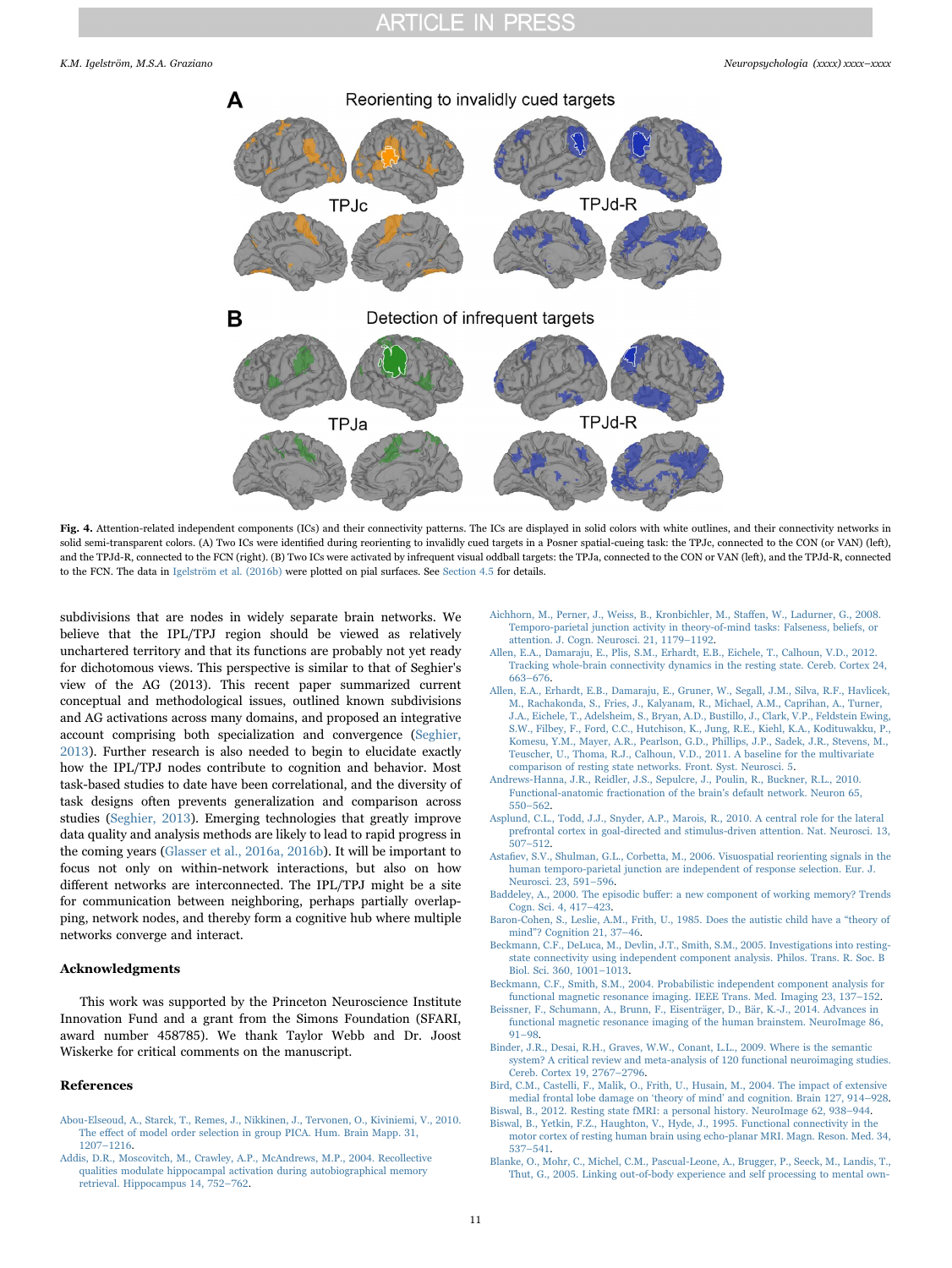[body imagery at the temporoparietal junction. J. Neurosci. 25, 550](http://refhub.elsevier.com/S0028-17)30001-sbref18)–557.

- <span id="page-11-30"></span>[Blanke, O., Ortigue, S., Landis, T., Seeck, M., 2002. Neuropsychology: stimulating](http://refhub.elsevier.com/S0028-17)30001-sbref19) [illusory own-body perceptions - the part of the brain that can induce out-of-body](http://refhub.elsevier.com/S0028-17)30001-sbref19) [experiences has been located. Nature 419, 269](http://refhub.elsevier.com/S0028-17)30001-sbref19)–270.
- <span id="page-11-16"></span>[Buckner, R.L., Andrews-Hanna, J.R., Schacter, D.L., 2008. The brain's default network.](http://refhub.elsevier.com/S0028-17)30001-sbref20) [Ann. N. Y. Acad. Sci. 1124, 1](http://refhub.elsevier.com/S0028-17)30001-sbref20)–38.
- [Buckner, R.L., Krienen, F.M., Castellanos, A., Diaz, J.C., Yeo, B.T.T., 2011. The](http://refhub.elsevier.com/S0028-17)30001-sbref21) [organization of the human cerebellum estimated by intrinsic functional connectivity.](http://refhub.elsevier.com/S0028-17)30001-sbref21)
- <span id="page-11-0"></span>[J. Neurophysiol. 106, 2322](http://refhub.elsevier.com/S0028-17)30001-sbref21)–2345. [Buckner, R.L., Sepulcre, J., Talukdar, T., Krienen, F.M., Liu, H.S., Hedden, T., Andrews-](http://refhub.elsevier.com/S0028-17)30001-sbref22)[Hanna, J.R., Sperling, R.A., Johnson, K.A., 2009. Cortical hubs revealed by intrinsic](http://refhub.elsevier.com/S0028-17)30001-sbref22) [functional connectivity: mapping, assessment of stability, and relation to Alzheimer's](http://refhub.elsevier.com/S0028-17)30001-sbref22) [disease. J. Neurosci. 29, 1860](http://refhub.elsevier.com/S0028-17)30001-sbref22)–1873.
- <span id="page-11-40"></span>[Bull, R., Phillips, L.H., Conway, C.A., 2008. The role of control functions in mentalizing:](http://refhub.elsevier.com/S0028-17)30001-sbref23) [dual-task studies of theory of mind and executive function. Cognition 107, 663](http://refhub.elsevier.com/S0028-17)30001-sbref23)–672.
- <span id="page-11-4"></span>[Bzdok, D., Hartwigsen, G., Reid, A., Laird, A.R., Fox, P.T., Eickho](http://refhub.elsevier.com/S0028-17)30001-sbref24)ff, S.B., 2016. Left [inferior parietal lobe engagement in social cognition and language. Neurosci.](http://refhub.elsevier.com/S0028-17)30001-sbref24) [Biobehav. Rev. 68, 319](http://refhub.elsevier.com/S0028-17)30001-sbref24)–334.
- <span id="page-11-8"></span>[Bzdok, D., Langner, R., Schilbach, L., Jakobs, O., Roski, C., Caspers, S., Laird, A.R., Fox,](http://refhub.elsevier.com/S0028-17)30001-sbref25) P.T., Zilles, K., Eickhoff[, S.B., 2013. Characterization of the temporo-parietal](http://refhub.elsevier.com/S0028-17)30001-sbref25) [junction by combining data-driven parcellation, complementary connectivity](http://refhub.elsevier.com/S0028-17)30001-sbref25) [analyses, and functional decoding. NeuroImage 81, 381](http://refhub.elsevier.com/S0028-17)30001-sbref25)–392.
- <span id="page-11-2"></span>[Cabeza, R., Ciaramelli, E., Moscovitch, M., 2012a. Cognitive contributions of the ventral](http://refhub.elsevier.com/S0028-17)30001-sbref26) [parietal cortex: an integrative theoretical account. Trends Cogn. Sci. 16, 338](http://refhub.elsevier.com/S0028-17)30001-sbref26)–352.
- [Cabeza, R., Ciaramelli, E., Moscovitch, M., 2012b. Response to Nelson et al.: ventral](http://refhub.elsevier.com/S0028-17)30001-sbref27) [parietal subdivisions are not incompatible with an overarching function. Trends](http://refhub.elsevier.com/S0028-17)30001-sbref27) [Cogn. Sci. 16, 400](http://refhub.elsevier.com/S0028-17)30001-sbref27)–401.
- [Cabeza, R., Ciaramelli, E., Olson, I.R., Moscovitch, M., 2008. The parietal cortex and](http://refhub.elsevier.com/S0028-17)30001-sbref28) [episodic memory: an attentional account. Nat. Rev. Neurosci. 9, 613](http://refhub.elsevier.com/S0028-17)30001-sbref28)–625.
- [Cabeza, R., Mazuz, Y.S., Stokes, J., Kragel, J.E., Woldor](http://refhub.elsevier.com/S0028-17)30001-sbref29)ff, M.G., Ciaramelli, E., Olson, [I.R., Moscovitch, M., 2011. Overlapping parietal activity in memory and perception:](http://refhub.elsevier.com/S0028-17)30001-sbref29) [evidence for the attention to memory model. J. Cogn. Neurosci. 23, 3209](http://refhub.elsevier.com/S0028-17)30001-sbref29)–3217.
- <span id="page-11-35"></span>[Cabeza, R., Prince, S.E., Daselaar, S.M., Greenberg, D.L., Budde, M., Dolcos, F., LaBar,](http://refhub.elsevier.com/S0028-17)30001-sbref30) [K.S., Rubin, D.C., 2004. Brain activity during episodic retrieval of autobiographical](http://refhub.elsevier.com/S0028-17)30001-sbref30) [and laboratory events: an fMRI study using a novel photo paradigm. J. Cogn.](http://refhub.elsevier.com/S0028-17)30001-sbref30) [Neurosci. 16, 1583](http://refhub.elsevier.com/S0028-17)30001-sbref30)–1594.
- [Carter, R.M., Huettel, S.A., 2013. A nexus model of the temporal](http://refhub.elsevier.com/S0028-17)30001-sbref31)–parietal junction. [Trends Cogn. Sci. 17, 328](http://refhub.elsevier.com/S0028-17)30001-sbref31)–336.
- <span id="page-11-9"></span>Caspers, S., Eickhoff[, S.B., Geyer, S., Scheperjans, F., Mohlberg, H., Zilles, K., Amunts,](http://refhub.elsevier.com/S0028-17)30001-sbref32) [K., 2008. The human inferior parietal lobule in stereotaxic space. Brain Struct. Func.](http://refhub.elsevier.com/S0028-17)30001-sbref32) [212, 481](http://refhub.elsevier.com/S0028-17)30001-sbref32)–495.
- <span id="page-11-24"></span>Caspers, S., Eickhoff[, S.B., Rick, T., von Kapri, A., Kuhlen, T., Huang, R., Shah, N.J.,](http://refhub.elsevier.com/S0028-17)30001-sbref33) Zilles, K., 2011. Probabilistic fi[bre tract analysis of cytoarchitectonically de](http://refhub.elsevier.com/S0028-17)30001-sbref33)fined human [inferior parietal lobule areas reveals similarities to macaques. NeuroImage](http://refhub.elsevier.com/S0028-17)30001-sbref33) [58, 362](http://refhub.elsevier.com/S0028-17)30001-sbref33)–380.
- <span id="page-11-21"></span>[Caspers, S., Geyer, S., Schleicher, A., Mohlberg, H., Amunts, K., Zilles, K., 2006. The](http://refhub.elsevier.com/S0028-17)30001-sbref34) [human inferior parietal cortex: cytoarchitectonic parcellation and interindividual](http://refhub.elsevier.com/S0028-17)30001-sbref34) [variability. NeuroImage 33, 430](http://refhub.elsevier.com/S0028-17)30001-sbref34)–448.
- <span id="page-11-23"></span>[Caspers, S., Schleicher, A., Bacha-Trams, M., Palomero-Gallagher, N., Amunts, K., Zilles,](http://refhub.elsevier.com/S0028-17)30001-sbref35) [K., 2013. Organization of the human inferior parietal lobule based on receptor](http://refhub.elsevier.com/S0028-17)30001-sbref35) [architectonics. Cereb. Cortex 23, 615](http://refhub.elsevier.com/S0028-17)30001-sbref35)–628.
- [Cavanna, A.E., Trimble, M.R., 2006. The precuneus: a review of its functional anatomy](http://refhub.elsevier.com/S0028-17)30001-sbref36) [and behavioural correlates. Brain 129, 564](http://refhub.elsevier.com/S0028-17)30001-sbref36)–583.
- <span id="page-11-12"></span>[Chen, A.C., Oathes, D.J., Chang, C., Bradley, T., Zhou, Z.-W., Williams, L.M., Glover,](http://refhub.elsevier.com/S0028-17)30001-sbref37) [G.H., Deisseroth, K., Etkin, A., 2013. Causal interactions between fronto-parietal](http://refhub.elsevier.com/S0028-17)30001-sbref37) [central executive and default-mode networks in humans. Proc. Natl. Acad. Sci. USA](http://refhub.elsevier.com/S0028-17)30001-sbref37) [110, 19944](http://refhub.elsevier.com/S0028-17)30001-sbref37)–19949.
- <span id="page-11-28"></span>[Chen, Q., Weidner, R., Vossel, S., Weiss, P.H., Fink, G.R., 2012. Neural mechanisms of](http://refhub.elsevier.com/S0028-17)30001-sbref38) [attentional reorienting in three-dimensional space. J. Neurosci. 32, 13352](http://refhub.elsevier.com/S0028-17)30001-sbref38)–13362.
- [Ciaramelli, E., Grady, C.L., Moscovitch, M., 2008. Top-down and bottom-up attention to](http://refhub.elsevier.com/S0028-17)30001-sbref39) [memory: a hypothesis \(AtoM\) on the role of the posterior parietal cortex in memory](http://refhub.elsevier.com/S0028-17)30001-sbref39) [retrieval. Neuropsychologia 46, 1828](http://refhub.elsevier.com/S0028-17)30001-sbref39)–1851.
- <span id="page-11-15"></span>[Cieslik, E.C., Mueller, V.I., Eickho](http://refhub.elsevier.com/S0028-17)30001-sbref40)ff, C.R., Langner, R., Eickhoff, S.B., 2015. Three key [regions for supervisory attentional control: evidence from neuroimaging meta](http://refhub.elsevier.com/S0028-17)30001-sbref40)[analyses. Neurosci. Biobehav. Rev. 48, 22](http://refhub.elsevier.com/S0028-17)30001-sbref40)–34.
- <span id="page-11-14"></span>Cole, M.W., Repovš[, G., Anticevic, A., 2014. The frontoparietal control system: a central](http://refhub.elsevier.com/S0028-17)30001-sbref41) [role in mental health. Neuroscientist 20, 652](http://refhub.elsevier.com/S0028-17)30001-sbref41)–664.
- <span id="page-11-20"></span>[Cole, M.W., Reynolds, J.R., Power, J.D., Repovs, G., Anticevic, A., Braver, T.S., 2013.](http://refhub.elsevier.com/S0028-17)30001-sbref42) Multi-task connectivity reveals fl[exible hubs for adaptive task control. Nat. Neurosci.](http://refhub.elsevier.com/S0028-17)30001-sbref42) [16, 1348](http://refhub.elsevier.com/S0028-17)30001-sbref42)–1355.
- <span id="page-11-26"></span>[Corbetta, M., Kincade, J.M., Ollinger, J.M., McAvoy, M.P., Shulman, G.L., 2000.](http://refhub.elsevier.com/S0028-17)30001-sbref43) [Voluntary orienting is dissociated from target detection in human posterior parietal](http://refhub.elsevier.com/S0028-17)30001-sbref43) [cortex. Nat. Neurosci. 3, 292](http://refhub.elsevier.com/S0028-17)30001-sbref43)–297.
- <span id="page-11-27"></span>[Corbetta, M., Kincade, J.M., Shulman, G.L., 2002. Neural systems for visual orienting](http://refhub.elsevier.com/S0028-17)30001-sbref44) [and their relationships to spatial working memory. J. Cogn. Neurosci. 14, 508](http://refhub.elsevier.com/S0028-17)30001-sbref44)–523. [Corbetta, M., Patel, G., Shulman, G.L., 2008. The reorienting system of the human brain:](http://refhub.elsevier.com/S0028-17)30001-sbref45)
- <span id="page-11-3"></span>[from environment to theory of mind. Neuron 58, 306](http://refhub.elsevier.com/S0028-17)30001-sbref45)–324. [Corbetta, M., Shulman, G.L., 2002. Control of goal-directed and stimulus-driven](http://refhub.elsevier.com/S0028-17)30001-sbref46)
- <span id="page-11-19"></span>[attention in the brain. Nat. Rev. Neurosci. 3, 201](http://refhub.elsevier.com/S0028-17)30001-sbref46)–215.
- <span id="page-11-7"></span>[Cox, R.W., 1996. AFNI: Software for analysis and visualization of functional magnetic](http://refhub.elsevier.com/S0028-17)30001-sbref47) [resonance neuroimages. Comput. Biomed. Res. 29, 162](http://refhub.elsevier.com/S0028-17)30001-sbref47)–173.
- [Damoiseaux, J.S., Rombouts, S.A.R.B., Barkhof, F., Scheltens, P., Stam, C.J., Smith, S.M.,](http://refhub.elsevier.com/S0028-17)30001-sbref48) [Beckmann, C.F., 2006. Consistent resting-state networks across healthy subjects.](http://refhub.elsevier.com/S0028-17)30001-sbref48) [Proc. Natl. Acad. Sci. USA 103, 13848](http://refhub.elsevier.com/S0028-17)30001-sbref48)–13853.
- <span id="page-11-36"></span>[Daselaar, S.M., Fleck, M.S., Cabeza, R., 2006. Triple dissociation in the medial temporal](http://refhub.elsevier.com/S0028-17)30001-sbref49) [lobes: recollection, familiarity, and novelty. J. Neurophysiol. 96, 1902](http://refhub.elsevier.com/S0028-17)30001-sbref49)–1911.
- <span id="page-11-6"></span>Daselaar, [S.M., Huijbers, W., Eklund, K., Moscovitch, M., Cabeza, R., 2013. Resting-state](http://refhub.elsevier.com/S0028-17)30001-sbref50) [functional connectivity of ventral parietal regions associated with attention](http://refhub.elsevier.com/S0028-17)30001-sbref50) [reorienting and episodic recollection. Front. Hum. Neurosci. 7.](http://refhub.elsevier.com/S0028-17)30001-sbref50)
- [De Ridder, D., Van Laere, K., Dupont, P., Menovsky, T., Van de Heyning, P., 2007.](http://refhub.elsevier.com/S0028-17)30001-sbref51) [Visualizing out-of-body experience in the brain. New Engl. J. Med. 357, 1829](http://refhub.elsevier.com/S0028-17)30001-sbref51)–1833.
- <span id="page-11-32"></span>[Decety, J., Lamm, C., 2007. The role of the right temporoparietal junction in social](http://refhub.elsevier.com/S0028-17)30001-sbref52) [interaction: how low-level computational processes contribute to meta-cognition.](http://refhub.elsevier.com/S0028-17)30001-sbref52) [Neuroscientist 13, 580](http://refhub.elsevier.com/S0028-17)30001-sbref52)–593.
- [Denkova, E., Botzung, A., Scheiber, C., Manning, L., 2006. Implicit emotion during](http://refhub.elsevier.com/S0028-17)30001-sbref53) [recollection of past events: a nonverbal fMRI study. Brain Res. 1078, 143](http://refhub.elsevier.com/S0028-17)30001-sbref53)–150.
- [DiQuattro, N.E., Sawaki, R., Geng, J.J., 2014. E](http://refhub.elsevier.com/S0028-17)30001-sbref54)ffective connectivity during feature-based [attentional capture: evidence against the attentional reorienting hypothesis of TPJ.](http://refhub.elsevier.com/S0028-17)30001-sbref54) [Cereb. Cortex 24, 3131](http://refhub.elsevier.com/S0028-17)30001-sbref54)–3141.
- <span id="page-11-37"></span>[Dodell-Feder, D., Koster-Hale, J., Bedny, M., Saxe, R., 2011. fMRI item analysis in a](http://refhub.elsevier.com/S0028-17)30001-sbref55) [theory of mind task. NeuroImage 55, 705](http://refhub.elsevier.com/S0028-17)30001-sbref55)–712.
- <span id="page-11-38"></span>[Döhnel, K., Schuwerk, T., Meinhardt, J., Sodian, B., Hajak, G., Sommer, M., 2012.](http://refhub.elsevier.com/S0028-17)30001-sbref56) [Functional activity of the right temporo-parietal junction and of the medial](http://refhub.elsevier.com/S0028-17)30001-sbref56) [prefrontal cortex associated with true and false belief reasoning. NeuroImage 60,](http://refhub.elsevier.com/S0028-17)30001-sbref56) 1652–[1661](http://refhub.elsevier.com/S0028-17)30001-sbref56).
- <span id="page-11-18"></span>[Dosenbach, N.U.F., Fair, D.A., Miezin, F.M., Cohen, A.L., Wenger, K.K., Dosenbach,](http://refhub.elsevier.com/S0028-17)30001-sbref57) [R.A.T., Fox, M.D., Snyder, A.Z., Vincent, J.L., Raichle, M.E., Schlaggar, B.L.,](http://refhub.elsevier.com/S0028-17)30001-sbref57) [Petersen, S.E., 2007. Distinct brain networks for adaptive and stable task control in](http://refhub.elsevier.com/S0028-17)30001-sbref57) [humans. Proc. Natl. Acad. Sci. USA 104, 11073](http://refhub.elsevier.com/S0028-17)30001-sbref57)–11078.
- <span id="page-11-17"></span>[Dosenbach, N.U.F., Visscher, K.M., Palmer, E.D., Miezin, F.M., Wenger, K.K., Kang,](http://refhub.elsevier.com/S0028-17)30001-sbref58) [H.C., Burgund, E.D., Grimes, A.L., Schlaggar, B.L., Petersen, S.E., 2006. A core](http://refhub.elsevier.com/S0028-17)30001-sbref58) [system for the implementation of task sets. Neuron 50, 799](http://refhub.elsevier.com/S0028-17)30001-sbref58)–812.
- [Downar, J., Crawley, A.P., Mikulis, D.J., Davis, K.D., 2000. A multimodal cortical](http://refhub.elsevier.com/S0028-17)30001-sbref59) [network for the detection of changes in the sensory environment. Nat. Neurosci. 3,](http://refhub.elsevier.com/S0028-17)30001-sbref59) 277–[283](http://refhub.elsevier.com/S0028-17)30001-sbref59).
- <span id="page-11-29"></span>[Downar, J., Crawley, A.P., Mikulis, D.J., Davis, K.D., 2001. The e](http://refhub.elsevier.com/S0028-17)30001-sbref60)ffect of task relevance on [the cortical response to changes in visual and auditory stimuli: an event-related fMRI](http://refhub.elsevier.com/S0028-17)30001-sbref60) [study. NeuroImage 14, 1256](http://refhub.elsevier.com/S0028-17)30001-sbref60)–1267.
- <span id="page-11-10"></span>[Duncan, J., 2010. The multiple-demand \(MD\) system of the primate brain: mental](http://refhub.elsevier.com/S0028-17)30001-sbref61) [programs for intelligent behaviour. Trends Cogn. Sci. 14, 172](http://refhub.elsevier.com/S0028-17)30001-sbref61)–179.
- <span id="page-11-31"></span>[Ehrsson, H.H., 2007. The experimental induction of out-of-body experiences. Science](http://refhub.elsevier.com/S0028-17)30001-sbref62) [317, \(1048-1048\)](http://refhub.elsevier.com/S0028-17)30001-sbref62).
- <span id="page-11-13"></span>[Ellamil, M., Dobson, C., Beeman, M., Christo](http://refhub.elsevier.com/S0028-17)30001-sbref63)ff, K., 2012. Evaluative and generative [modes of thought during the creative process. NeuroImage 59, 1783](http://refhub.elsevier.com/S0028-17)30001-sbref63)–1794.
- <span id="page-11-33"></span>Farrer, C., Franck, N., Georgieff[, N., Frith, C.D., Decety, J., Jeannerod, M., 2003.](http://refhub.elsevier.com/S0028-17)30001-sbref64) [Modulating the experience of agency: a positron emission tomography study.](http://refhub.elsevier.com/S0028-17)30001-sbref64) [NeuroImage 18, 324](http://refhub.elsevier.com/S0028-17)30001-sbref64)–333.
- <span id="page-11-1"></span>[Fjell, A.M., Westlye, L.T., Amlien, I., Tamnes, C.K., Grydeland, H., Engvig, A., Espeseth,](http://refhub.elsevier.com/S0028-17)30001-sbref65) [T., Reinvang, I., Lundervold, A.J., Lundervold, A., Walhovd, K.B., 2015. High](http://refhub.elsevier.com/S0028-17)30001-sbref65)[expanding cortical regions in human development and evolution are related to](http://refhub.elsevier.com/S0028-17)30001-sbref65) [higher intellectual abilities. Cereb. Cortex 25, 26](http://refhub.elsevier.com/S0028-17)30001-sbref65)-34.
- <span id="page-11-34"></span>[Fox, K.C.R., Spreng, R.N., Ellamil, M., Andrews-Hanna, J.R., Christo](http://refhub.elsevier.com/S0028-17)30001-sbref66)ff, K., 2015. The [wandering brain: meta-analysis of functional neuroimaging studies of mind](http://refhub.elsevier.com/S0028-17)30001-sbref66)[wandering and related spontaneous thought processes. NeuroImage 111, 611](http://refhub.elsevier.com/S0028-17)30001-sbref66)–621.
- Frithsen, [A., Miller, M.B., 2014. The posterior parietal cortex: Comparing remember/](http://refhub.elsevier.com/S0028-17)30001-sbref67) [know and source memory tests of recollection and familiarity. Neuropsychologia 61,](http://refhub.elsevier.com/S0028-17)30001-sbref67) 31–[44](http://refhub.elsevier.com/S0028-17)30001-sbref67).
- <span id="page-11-11"></span>[Gao, W., Lin, W., 2012. Frontal parietal control network regulates the anti-correlated](http://refhub.elsevier.com/S0028-17)30001-sbref68) [default and dorsal attention networks. Hum. Brain Mapp. 33, 192](http://refhub.elsevier.com/S0028-17)30001-sbref68)–202.
- [Geng, J.J., Vossel, S., 2013. Re-evaluating the role of TPJ in attentional control:](http://refhub.elsevier.com/S0028-17)30001-sbref69) [contextual updating? Neurosci. Biobehav. Rev. 37, 2608](http://refhub.elsevier.com/S0028-17)30001-sbref69)–2620.
- [Gerlach, K.D., Spreng, R.N., Gilmore, A.W., Schacter, D.L., 2011. Solving future](http://refhub.elsevier.com/S0028-17)30001-sbref70) [problems: default network and executive activity associated with goal-directed](http://refhub.elsevier.com/S0028-17)30001-sbref70) [mental simulations. NeuroImage 55, 1816](http://refhub.elsevier.com/S0028-17)30001-sbref70)–1824.
- <span id="page-11-22"></span>[Gillebert, C.R., Mantini, D., Peeters, R., Dupont, P., Vandenberghe, R., 2013.](http://refhub.elsevier.com/S0028-17)30001-sbref71) [Cytoarchitectonic mapping of attentional selection and reorienting in parietal cortex.](http://refhub.elsevier.com/S0028-17)30001-sbref71) [NeuroImage 67, 257](http://refhub.elsevier.com/S0028-17)30001-sbref71)–272.
- <span id="page-11-25"></span>[Glasser, M.F., Coalson, T.S., Robinson, E.C., Hacker, C.D., Harwell, J., Yacoub, E.,](http://refhub.elsevier.com/S0028-17)30001-sbref72) [Ugurbil, K., Andersson, J., Beckmann, C.F., Jenkinson, M., Smith, S.M., Van Essen,](http://refhub.elsevier.com/S0028-17)30001-sbref72) [D.C., 2016a. A multi-modal parcellation of human cerebral cortex. Nature, Advance](http://refhub.elsevier.com/S0028-17)30001-sbref72) [online publication](http://refhub.elsevier.com/S0028-17)30001-sbref72).
- [Glasser, M.F., Smith, S.M., Marcus, D.S., Andersson, J.L.R., Auerbach, E.J., Behrens,](http://refhub.elsevier.com/S0028-17)30001-sbref73) T.E.J., Coalson, T.S., Harms, M.P., Jenkinson, M., Moeller, S., Robinson, E.C. [Sotiropoulos, S.N., Xu, J., Yacoub, E., Ugurbil, K., Van Essen, D.C., 2016b. The](http://refhub.elsevier.com/S0028-17)30001-sbref73) [human connectome project's neuroimaging approach. Nat. Neurosci. 19,](http://refhub.elsevier.com/S0028-17)30001-sbref73) 1175–[1187](http://refhub.elsevier.com/S0028-17)30001-sbref73).
- <span id="page-11-39"></span>[Graziano, M.S.A., Kastner, S., 2011. Human consciousness and its relationship to social](http://refhub.elsevier.com/S0028-17)30001-sbref74) [neuroscience: a novel hypothesis. Cogn. Neurosci. 2, 98](http://refhub.elsevier.com/S0028-17)30001-sbref74)–113.
- [Greenberg, D.L., Rice, H.J., Cooper, J.J., Cabeza, R., Rubin, D.C., LaBar, K.S., 2005. Co](http://refhub.elsevier.com/S0028-17)30001-sbref75)[activation of the amygdala, hippocampus and inferior frontal gyrus during](http://refhub.elsevier.com/S0028-17)30001-sbref75) [autobiographical memory retrieval. Neuropsychologia 43, 659](http://refhub.elsevier.com/S0028-17)30001-sbref75)–674.
- <span id="page-11-5"></span>[Greicius, M.D., Supekar, K., Menon, V., Dougherty, R.F., 2009. Resting-state functional](http://refhub.elsevier.com/S0028-17)30001-sbref76) connectivity refl[ects structural connectivity in the default mode network. Cereb.](http://refhub.elsevier.com/S0028-17)30001-sbref76) [Cortex 19, 72](http://refhub.elsevier.com/S0028-17)30001-sbref76)–78.
- [Hagmann, P., Cammoun, L., Gigandet, X., Meuli, R., Honey, C.J., Wedeen, V.J., Sporns,](http://refhub.elsevier.com/S0028-17)30001-sbref77) [O., 2008. Mapping the structural core of human cerebral cortex. PLoS Biol. 6, e159.](http://refhub.elsevier.com/S0028-17)30001-sbref77)
- [Hartwright, C.E., Apperly, I.A., Hansen, P.C., 2012. Multiple roles for executive control in](http://refhub.elsevier.com/S0028-17)30001-sbref78) belief–[desire reasoning: Distinct neural networks are recruited for self perspective](http://refhub.elsevier.com/S0028-17)30001-sbref78) [inhibition and complexity of reasoning. NeuroImage 61, 921](http://refhub.elsevier.com/S0028-17)30001-sbref78)–930.
- [Hasson, U., Nir, Y., Levy, I., Fuhrmann, G., Malach, R., 2004. Intersubject](http://refhub.elsevier.com/S0028-17)30001-sbref79) [synchronization of cortical activity during natural vision. Science 303, 1634](http://refhub.elsevier.com/S0028-17)30001-sbref79)–1640.
- [Heydrich, L., Lopez, C., Seeck, M., Blanke, O., 2011. Partial and full own-body illusions of](http://refhub.elsevier.com/S0028-17)30001-sbref80)

#### K.M. Igelström, M.S.A. Graziano *Neuropsychologia (xxxx) xxxx–xxxx*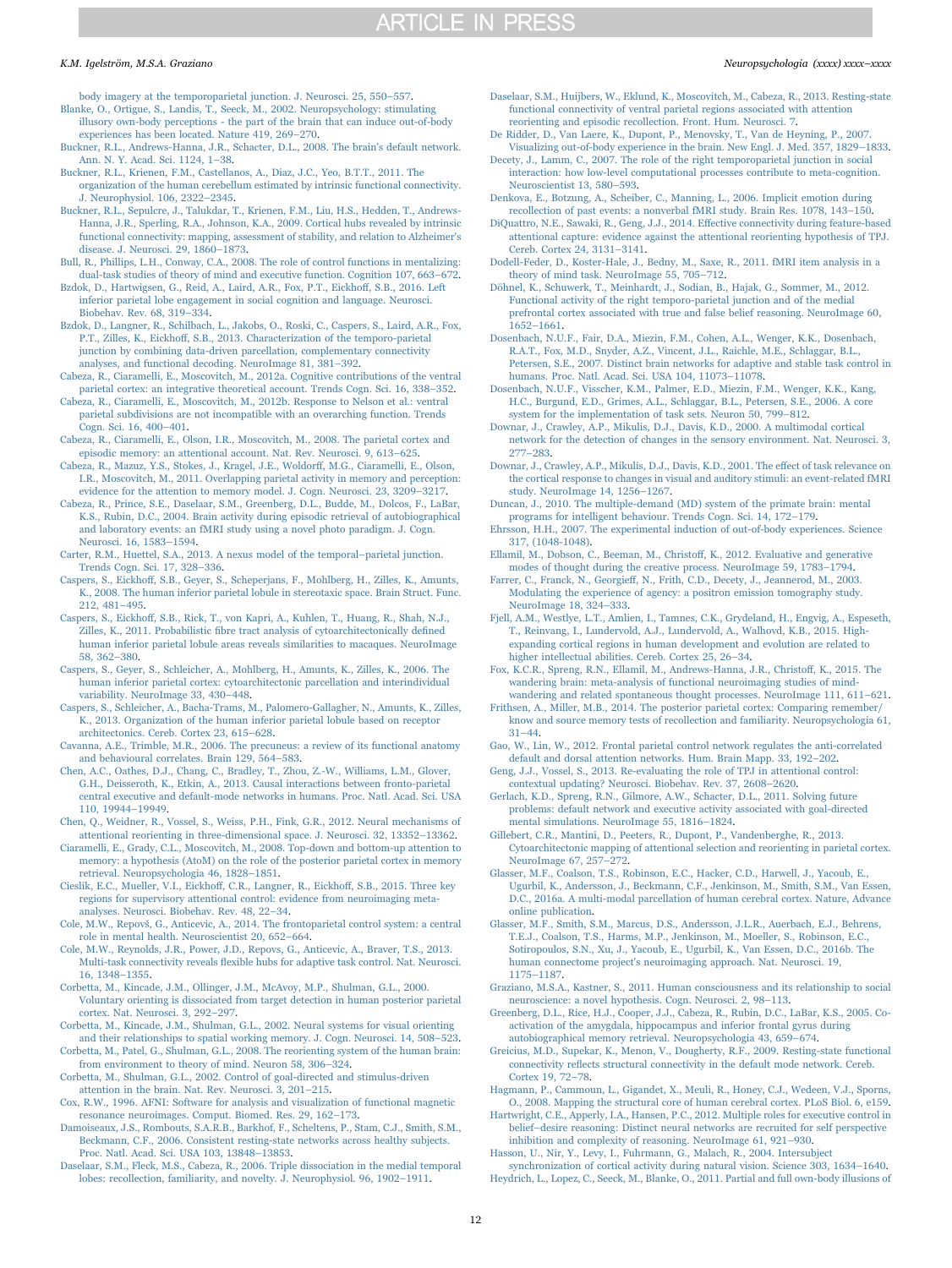[epileptic origin in a child with right temporoparietal epilepsy. Epilepsy Behav. 20,](http://refhub.elsevier.com/S0028-17)30001-sbref80) 583–[586](http://refhub.elsevier.com/S0028-17)30001-sbref80).

- [Hill, J., Inder, T., Neil, J., Dierker, D., Harwell, J., Van Essen, D., 2010. Similar patterns](http://refhub.elsevier.com/S0028-17)30001-sbref81) [of cortical expansion during human development and evolution. Proc. Natl. Acad.](http://refhub.elsevier.com/S0028-17)30001-sbref81) [Sci. USA 107, 13135](http://refhub.elsevier.com/S0028-17)30001-sbref81)–13140.
- <span id="page-12-0"></span>Hoff[staedter, F., Grefkes, C., Caspers, S., Roski, C., Palomero-Gallagher, N., Laird, A.R.,](http://refhub.elsevier.com/S0028-17)30001-sbref82) Fox, P.T., Eickhoff[, S.B., 2014. The role of anterior midcingulate cortex in cognitive](http://refhub.elsevier.com/S0028-17)30001-sbref82) [motor control: evidence from functional connectivity analyses. Hum. Brain Mapp.](http://refhub.elsevier.com/S0028-17)30001-sbref82) [35, 2741](http://refhub.elsevier.com/S0028-17)30001-sbref82)–2753.
- [Honey, C.J., Sporns, O., Cammoun, L., Gigandet, X., Thiran, J.P., Meuli, R., Hagmann,](http://refhub.elsevier.com/S0028-17)30001-sbref83) [P., 2009. Predicting human resting-state functional connectivity from structural](http://refhub.elsevier.com/S0028-17)30001-sbref83) [connectivity. Proc. Natl. Acad. Sci. USA 106, 2035](http://refhub.elsevier.com/S0028-17)30001-sbref83)–2040.
- <span id="page-12-24"></span>[Hutchinson, J.B., Uncapher, M.R., Wagner, A.D., 2009. Posterior parietal cortex and](http://refhub.elsevier.com/S0028-17)30001-sbref84) [episodic retrieval: convergent and divergent e](http://refhub.elsevier.com/S0028-17)30001-sbref84)ffects of attention and memory. Learn. [Mem. 16, 343](http://refhub.elsevier.com/S0028-17)30001-sbref84)–356.

<span id="page-12-1"></span>[Igelström, K.M., Webb, T.W., Graziano, M.S., 2015. Neural processes in the human](http://refhub.elsevier.com/S0028-17)30001-sbref85) [temporoparietal cortex separated by localized independent component analysis. J.](http://refhub.elsevier.com/S0028-17)30001-sbref85) [Neurosci. 35, 9432](http://refhub.elsevier.com/S0028-17)30001-sbref85)–9445.

<span id="page-12-2"></span>[Igelström, K.M., Webb, T.W., Graziano, M.S.A., 2016a. Functional connectivity between](http://refhub.elsevier.com/S0028-17)30001-sbref86) [the temporoparietal cortex and cerebellum in autism spectrum disorder. Cereb.](http://refhub.elsevier.com/S0028-17)30001-sbref86) [Cortex](http://refhub.elsevier.com/S0028-17)30001-sbref86).

<span id="page-12-30"></span>[Igelström, K.M., Webb, T.W., Kelly, Y.T., Graziano, M.S.A., 2016b. Topographical](http://refhub.elsevier.com/S0028-17)30001-sbref87) [organization of attentional, social, and memory processes in the human](http://refhub.elsevier.com/S0028-17)30001-sbref87) [temporoparietal cortex. eNeuro 3](http://refhub.elsevier.com/S0028-17)30001-sbref87).

- <span id="page-12-9"></span>[Indovina, I., Macaluso, E., 2007. Dissociation of stimulus relevance and saliency factors](http://refhub.elsevier.com/S0028-17)30001-sbref88) [during shifts of visuospatial attention. Cereb. Cortex 17, 1701](http://refhub.elsevier.com/S0028-17)30001-sbref88)–1711.
- [Ionta, S., Heydrich, L., Lenggenhager, B., Mouthon, M., Fornari, E., Chapuis, D., Gassert,](http://refhub.elsevier.com/S0028-17)30001-sbref89) [R., Blanke, O., 2011. Multisensory mechanisms in temporo-parietal cortex support](http://refhub.elsevier.com/S0028-17)30001-sbref89) self-location and fi[rst-person perspective. Neuron 70, 363](http://refhub.elsevier.com/S0028-17)30001-sbref89)–374.
- <span id="page-12-14"></span>[Ionta, S., Martuzzi, R., Salomon, R., Blanke, O., 2014. The brain network re](http://refhub.elsevier.com/S0028-17)30001-sbref90)flecting bodily [self-consciousness: a functional connectivity study. Soc. Cogn. A](http://refhub.elsevier.com/S0028-17)30001-sbref90)ffect. Neurosci. 9, 1904–[1913](http://refhub.elsevier.com/S0028-17)30001-sbref90).

<span id="page-12-31"></span>[Kelly, Y.T., Webb, T.W., Meier, J.D., Arcaro, M.J., Graziano, M.S.A., 2014. Attributing](http://refhub.elsevier.com/S0028-17)30001-sbref91) [awareness to oneself and to others. Proc. Natl. Acad. Sci. USA 111, 5012](http://refhub.elsevier.com/S0028-17)30001-sbref91)–5017.

<span id="page-12-13"></span>[Kiehl, K.A., Stevens, M.C., Laurens, K.R., Pearlson, G., Calhoun, V.D., Liddle, P.F., 2005.](http://refhub.elsevier.com/S0028-17)30001-sbref92) An adaptive refl[exive processing model of neurocognitive function: supporting](http://refhub.elsevier.com/S0028-17)30001-sbref92) [evidence from a large scale \(n =100\) fMRI study of an auditory oddball task.](http://refhub.elsevier.com/S0028-17)30001-sbref92) [NeuroImage 25, 899](http://refhub.elsevier.com/S0028-17)30001-sbref92)–915.

<span id="page-12-23"></span>Kim, H., 2013. Diff[erential neural activity in the recognition of old versus new events: an](http://refhub.elsevier.com/S0028-17)30001-sbref93) [activation likelihood estimation meta-analysis. Hum. Brain Mapp. 34, 814](http://refhub.elsevier.com/S0028-17)30001-sbref93)–836. [Kim, H., 2014. Involvement of the dorsal and ventral attention networks in oddball](http://refhub.elsevier.com/S0028-17)30001-sbref94)

[stimulus processing: a meta-analysis. Hum. Brain Mapp. 35, 2265](http://refhub.elsevier.com/S0028-17)30001-sbref94)–2284. [Kim, H., Cabeza, R., 2009. Common and speci](http://refhub.elsevier.com/S0028-17)30001-sbref95)fic brain regions in high- versus low-

confidence [recognition memory. Brain Res. 1282, 103](http://refhub.elsevier.com/S0028-17)30001-sbref95)–113.

Kincade, J.M., Abrams, R.A., Astafi[ev, S.V., Shulman, G.L., Corbetta, M., 2005. An event](http://refhub.elsevier.com/S0028-17)30001-sbref96)[related functional magnetic resonance imaging study of voluntary and stimulus](http://refhub.elsevier.com/S0028-17)30001-sbref96)[driven orienting of attention. J. Neurosci. 25, 4593](http://refhub.elsevier.com/S0028-17)30001-sbref96)–4604.

[Kloo, D., Perner, J., 2003. Training transfer between card sorting and false belief](http://refhub.elsevier.com/S0028-17)30001-sbref97) [understanding: helping children apply con](http://refhub.elsevier.com/S0028-17)30001-sbref97)flicting descriptions. Child Dev. 74, 1823–[1839](http://refhub.elsevier.com/S0028-17)30001-sbref97).

<span id="page-12-16"></span>[Kontaris, I., Wiggett, A.J., Downing, P.E., 2009. Dissociation of extrastriate body and](http://refhub.elsevier.com/S0028-17)30001-sbref98) [biological-motion selective areas by manipulation of visual-motor congruency.](http://refhub.elsevier.com/S0028-17)30001-sbref98) [Neuropsychologia 47, 3118](http://refhub.elsevier.com/S0028-17)30001-sbref98)–3124.

[Koshino, H., Minamoto, T., Yaoi, K., Osaka, M., Osaka, N., 2014. Coactivation of the](http://refhub.elsevier.com/S0028-17)30001-sbref99) [default mode network regions and working memory network regions during task](http://refhub.elsevier.com/S0028-17)30001-sbref99) [preparation. Sci. Rep. 4, 5954.](http://refhub.elsevier.com/S0028-17)30001-sbref99)

<span id="page-12-10"></span>[Krall, S.C., Rottschy, C., Oberwelland, E., Bzdok, D., Fox, P.T., Eickho](http://refhub.elsevier.com/S0028-17)30001-sbref100)ff, S.B., Fink, G.R., [Konrad, K., 2015. The role of the right temporoparietal junction in attention and](http://refhub.elsevier.com/S0028-17)30001-sbref100) [social interaction as revealed by ALE meta-analysis. Brain Struct. Funct. 220,](http://refhub.elsevier.com/S0028-17)30001-sbref100) 587–[604](http://refhub.elsevier.com/S0028-17)30001-sbref100).

[Krall, S.C., Volz, L.J., Oberwelland, E., Grefkes, C., Fink, G.R., Konrad, K., 2016. The](http://refhub.elsevier.com/S0028-17)30001-sbref101) [right temporoparietal junction in attention and social interaction: a transcranial](http://refhub.elsevier.com/S0028-17)30001-sbref101) [magnetic stimulation study. Hum. Brain Mapp. 37, 796](http://refhub.elsevier.com/S0028-17)30001-sbref101)–807.

[Kubit, B., Jack, A.I., 2013. Rethinking the role of the rTPJ in attention and social](http://refhub.elsevier.com/S0028-17)30001-sbref102) [cognition in light of the opposing domains hypothesis:](http://refhub.elsevier.com/S0028-17)30001-sbref102) findings from an ALE-based [meta-analysis and resting-state functional connectivity. Front. Hum. Neurosci. 7,](http://refhub.elsevier.com/S0028-17)30001-sbref102) [323](http://refhub.elsevier.com/S0028-17)30001-sbref102).

[Kucyi, A., Hodaie, M., Davis, K.D., 2012. Lateralization in intrinsic functional](http://refhub.elsevier.com/S0028-17)30001-sbref103) [connectivity of the temporoparietal junction with salience- and attention-related](http://refhub.elsevier.com/S0028-17)30001-sbref103) [brain networks. J. Neurophysiol. 108, 3382](http://refhub.elsevier.com/S0028-17)30001-sbref103)–3392.

<span id="page-12-5"></span>Langner, R., Eickhoff[, S.B., 2013. Sustaining attention to simple tasks: a meta-analytic](http://refhub.elsevier.com/S0028-17)30001-sbref104) [review of the neural mechanisms of vigilant attention. Psychol. Bull. 139, 870](http://refhub.elsevier.com/S0028-17)30001-sbref104)–900. [Lee, S.M., McCarthy, G., 2016. Functional heterogeneity and convergence in the right](http://refhub.elsevier.com/S0028-17)30001-sbref105)

[temporoparietal junction. Cereb. Cortex 26, 1108](http://refhub.elsevier.com/S0028-17)30001-sbref105)–1116.

[Lenggenhager, B., Mouthon, M., Blanke, O., 2009. Spatial aspects of bodily self](http://refhub.elsevier.com/S0028-17)30001-sbref106)[consciousness. Conscious. Cogn. 18, 110](http://refhub.elsevier.com/S0028-17)30001-sbref106)–117.

[Lenggenhager, B., Tadi, T., Metzinger, T., Blanke, O., 2007. Video ergo sum:](http://refhub.elsevier.com/S0028-17)30001-sbref107) [manipulating bodily self-consciousness. Science 317, 1096](http://refhub.elsevier.com/S0028-17)30001-sbref107)–1099.

[Leube, D.T., Knoblich, G., Erb, M., Grodd, W., Bartels, M., Kircher, T.T.J., 2003. The](http://refhub.elsevier.com/S0028-17)30001-sbref108) [neural correlates of perceiving one's own movements. NeuroImage 20, 2084](http://refhub.elsevier.com/S0028-17)30001-sbref108)–2090.

<span id="page-12-22"></span>[Levine, B., Turner, G.R., Tisserand, D., Hevenor, S.J., Graham, S.J., McIntosh, A.R.,](http://refhub.elsevier.com/S0028-17)30001-sbref109) [2004. The functional neuroanatomy of episodic and semantic autobiographical](http://refhub.elsevier.com/S0028-17)30001-sbref109) [remembering: a prospective functional MRI study. J. Cogn. Neurosci. 16,](http://refhub.elsevier.com/S0028-17)30001-sbref109) 1633–[1646](http://refhub.elsevier.com/S0028-17)30001-sbref109).

[Lowe, M.J., 2012. The emergence of doing](http://refhub.elsevier.com/S0028-17)30001-sbref110) "nothing" as a viable paradigm design. [NeuroImage 62, 1146](http://refhub.elsevier.com/S0028-17)30001-sbref110)–1151.

- <span id="page-12-11"></span>[Macaluso, E., Frith, C.D., Driver, J., 2002. Supramodal e](http://refhub.elsevier.com/S0028-17)30001-sbref111)ffects of covert spatial orienting [triggered by visual or tactile events. J. Cogn. Neurosci. 14, 389](http://refhub.elsevier.com/S0028-17)30001-sbref111)–401.
- Maguire, E.A., Frith, C.D., 2003. Aging aff[ects the engagement of the hippocampus](http://refhub.elsevier.com/S0028-17)30001-sbref112) [during autobiographical memory retrieval. Brain 126, 1511](http://refhub.elsevier.com/S0028-17)30001-sbref112)–1523.
- <span id="page-12-7"></span>[Mantini, D., Corbetta, M., Romani, G.L., Orban, G.A., Vandu](http://refhub.elsevier.com/S0028-17)30001-sbref113)ffel, W., 2013. Evolutionarily [novel functional networks in the human brain? J. Neurosci. 33, 3259](http://refhub.elsevier.com/S0028-17)30001-sbref113)–3275.
- <span id="page-12-27"></span>[Mar, R.A., 2010. The neural bases of social cognition and story comprehension. Annu.](http://refhub.elsevier.com/S0028-17)30001-sbref114) [Rev. Psychol. 62, 103](http://refhub.elsevier.com/S0028-17)30001-sbref114)–134.
- <span id="page-12-4"></span>Mars, R.B., Jbabdi, S., Sallet, J., O'[Reilly, J.X., Croxson, P.L., Olivier, E., Noonan, M.P.,](http://refhub.elsevier.com/S0028-17)30001-sbref115) [Bergmann, C., Mitchell, A.S., Baxter, M.G., Behrens, T.E.J., Johansen-Berg, H.,](http://refhub.elsevier.com/S0028-17)30001-sbref115) [Tomassini, V., Miller, K.L., Rushworth, M.F.S., 2011. Di](http://refhub.elsevier.com/S0028-17)30001-sbref115)ffusion-weighted imaging [tractography-based parcellation of the human parietal cortex and comparison with](http://refhub.elsevier.com/S0028-17)30001-sbref115) [human and macaque resting state functional connectivity. J. Neurosci. 31,](http://refhub.elsevier.com/S0028-17)30001-sbref115) 4087–[4100](http://refhub.elsevier.com/S0028-17)30001-sbref115).
- [Mars, R.B., Neubert, F.-X., Noonan, M.P., Sallet, J., Toni, I., Rushworth, M.F.S., 2012a.](http://refhub.elsevier.com/S0028-17)30001-sbref116) [On the relationship between the](http://refhub.elsevier.com/S0028-17)30001-sbref116) 'default mode network' and the 'social brain'. Front. [Hum. Neurosci. 6.](http://refhub.elsevier.com/S0028-17)30001-sbref116)

<span id="page-12-3"></span>Mars, R.B., Sallet, J., Schüff[elgen, U., Jbabdi, S., Toni, I., Rushworth, M.F.S., 2012b.](http://refhub.elsevier.com/S0028-17)30001-sbref117) [Connectivity-based subdivisions of the human right](http://refhub.elsevier.com/S0028-17)30001-sbref117) "temporoparietal junction area": Evidence for different areas participating in diff[erent cortical networks. Cereb.](http://refhub.elsevier.com/S0028-17)30001-sbref117) [Cortex 22, 1894](http://refhub.elsevier.com/S0028-17)30001-sbref117)–1903.

<span id="page-12-21"></span>[Martinelli, P., Sperduti, M., Piolino, P., 2013. Neural substrates of the self-memory](http://refhub.elsevier.com/S0028-17)30001-sbref118) [system: new insights from a meta-analysis. Hum. Brain Mapp. 34, 1515](http://refhub.elsevier.com/S0028-17)30001-sbref118)–1529.

<span id="page-12-12"></span>[Mayer, A.R., Franco, A.R., Harrington, D.L., 2009. Neuronal modulation of auditory](http://refhub.elsevier.com/S0028-17)30001-sbref119) [attention by informative and uninformative spatial cues. Hum. Brain Mapp. 30,](http://refhub.elsevier.com/S0028-17)30001-sbref119) 1652–[1666](http://refhub.elsevier.com/S0028-17)30001-sbref119).

[Mayer, A.R., Harrington, D., Adair, J.C., Lee, R., 2006. The neural networks underlying](http://refhub.elsevier.com/S0028-17)30001-sbref120) [endogenous auditory covert orienting and reorienting. NeuroImage 30, 938](http://refhub.elsevier.com/S0028-17)30001-sbref120)–949.

[McKeown, M.J., Hansen, L.K., Sejnowsk, T.J., 2003. Independent component analysis of](http://refhub.elsevier.com/S0028-17)30001-sbref121) [functional MRI: what is signal and what is noise? Curr. Opin. Neurobiol. 13,](http://refhub.elsevier.com/S0028-17)30001-sbref121) 620–[629](http://refhub.elsevier.com/S0028-17)30001-sbref121).

[McKinnon, M.C., Moscovitch, M., 2007. Domain-general contributions to social](http://refhub.elsevier.com/S0028-17)30001-sbref122) [reasoning: theory of mind and deontic reasoning re-explored. Cognition 102,](http://refhub.elsevier.com/S0028-17)30001-sbref122) 179–[218](http://refhub.elsevier.com/S0028-17)30001-sbref122).

<span id="page-12-15"></span>[Miele, D.B., Wager, T.D., Mitchell, J.P., Metcalfe, J., 2011. Dissociating neural correlates](http://refhub.elsevier.com/S0028-17)30001-sbref123) [of action monitoring and metacognition of agency. J. Cogn. Neurosci. 23,](http://refhub.elsevier.com/S0028-17)30001-sbref123) 3620–[3636](http://refhub.elsevier.com/S0028-17)30001-sbref123).

<span id="page-12-32"></span>[Mitchell, J.P., 2008. Activity in right temporo-parietal junction is not selective for theory](http://refhub.elsevier.com/S0028-17)30001-sbref124)[of-mind. Cereb. Cortex 18, 262](http://refhub.elsevier.com/S0028-17)30001-sbref124)–271.

Moher [Alsady, T., Blessing, E.M., Beissner, F., 2016. MICA](http://refhub.elsevier.com/S0028-17)30001-sbref125)—a toolbox for masked [independent component analysis of fMRI data. Hum. Brain Mapp. 37, 3544](http://refhub.elsevier.com/S0028-17)30001-sbref125)–3556.

<span id="page-12-25"></span>[Molenberghs, P., Johnson, H., Henry, J.D., Mattingley, J.B., 2016. Understanding the](http://refhub.elsevier.com/S0028-17)30001-sbref126) [minds of others: a neuroimaging meta-analysis. Neurosci. Biobehav. Rev. 65,](http://refhub.elsevier.com/S0028-17)30001-sbref126) 276–[291](http://refhub.elsevier.com/S0028-17)30001-sbref126).

<span id="page-12-18"></span>[Moore, J.W., Ruge, D., Wenke, D., Rothwell, J., Haggard, P., 2010. Disrupting the](http://refhub.elsevier.com/S0028-17)30001-sbref127) [experience of control in the human brain: pre-supplementary motor area contributes](http://refhub.elsevier.com/S0028-17)30001-sbref127) [to the sense of agency. Proc. R. Soc. B: Biol. Sci. 277, 2503](http://refhub.elsevier.com/S0028-17)30001-sbref127)–2509.

[Mueller, S., Wang, D., Fox, Michael D., Yeo, B.T.T., Sepulcre, J., Sabuncu, Mert R.,](http://refhub.elsevier.com/S0028-17)30001-sbref128) [Shafee, R., Lu, J., Liu, H., 2013. Individual variability in functional connectivity](http://refhub.elsevier.com/S0028-17)30001-sbref128) [architecture of the human brain. Neuron 77, 586](http://refhub.elsevier.com/S0028-17)30001-sbref128)–595.

<span id="page-12-19"></span>[Nahab, F.B., Kundu, P., Gallea, C., Kakareka, J., Pursley, R., Pohida, T., Miletta, N.,](http://refhub.elsevier.com/S0028-17)30001-sbref129) [Friedman, J., Hallett, M., 2011. The neural processes underlying self-agency. Cereb.](http://refhub.elsevier.com/S0028-17)30001-sbref129) [Cortex 21, 48](http://refhub.elsevier.com/S0028-17)30001-sbref129)–55.

[Natale, E., Marzi, C.A., Macaluso, E., 2009. fMRI correlates of visuo-spatial reorienting](http://refhub.elsevier.com/S0028-17)30001-sbref130) [investigated with an attention shifting double-cue paradigm. Hum. Brain Mapp. 30,](http://refhub.elsevier.com/S0028-17)30001-sbref130) 2367–[2381](http://refhub.elsevier.com/S0028-17)30001-sbref130).

<span id="page-12-33"></span>[Nelson, S.M., Cohen, A.L., Power, J.D., Wig, G.S., Miezin, F.M., Wheeler, M.E., Velanova,](http://refhub.elsevier.com/S0028-17)30001-sbref131) [K., Donaldson, D.I., Phillips, J.S., Schlaggar, B.L., Petersen, S.E., 2010. A](http://refhub.elsevier.com/S0028-17)30001-sbref131)

<span id="page-12-34"></span>[parcellation scheme for human left lateral parietal cortex. Neuron 67, 156](http://refhub.elsevier.com/S0028-17)30001-sbref131)–170. [Nelson, S.M., McDermott, K.B., Petersen, S.E., 2012. In favor of a](http://refhub.elsevier.com/S0028-17)30001-sbref132) 'fractionation' view of [ventral parietal cortex: Comment on cabeza et al. Trends Cogn. Sci. 16, 399](http://refhub.elsevier.com/S0028-17)30001-sbref132)–400.

<span id="page-12-26"></span>[Perner, J., Aichhorn, M., Kronbichler, M., Sta](http://refhub.elsevier.com/S0028-17)30001-sbref133)ffen, W., Ladurner, G., 2006. Thinking of [mental and other representations: the roles of left and right temporo-parietal](http://refhub.elsevier.com/S0028-17)30001-sbref133) [junction. Soc. Neurosci. 1, 245](http://refhub.elsevier.com/S0028-17)30001-sbref133)–258.

<span id="page-12-28"></span>[Perner, J., Lang, B., 1999. Development of theory of mind and executive control. Trends](http://refhub.elsevier.com/S0028-17)30001-sbref134) [Cogn. Sci. 3, 337](http://refhub.elsevier.com/S0028-17)30001-sbref134)–344.

<span id="page-12-20"></span>Philippi, C.L., Tranel, D., Duff[, M., Rudrauf, D., 2015. Damage to the default mode](http://refhub.elsevier.com/S0028-17)30001-sbref135) [network disrupts autobiographical memory retrieval. Soc. Cogn. A](http://refhub.elsevier.com/S0028-17)30001-sbref135)ffect. Neurosci. 10, 318–[326](http://refhub.elsevier.com/S0028-17)30001-sbref135).

<span id="page-12-8"></span>[Posner, M.I., 1980. Orienting of attention. Q. J. Exp. Psychol. 32, 3](http://refhub.elsevier.com/S0028-17)30001-sbref136)–25.

[Power, J.D., Cohen, A.L., Nelson, S.M., Wig, G.S., Barnes, K.A., Church, J.A., Vogel, A.C.,](http://refhub.elsevier.com/S0028-17)30001-sbref137) [Laumann, T.O., Miezin, F.M., Schlaggar, B.L., Petersen, S.E., 2011. Functional](http://refhub.elsevier.com/S0028-17)30001-sbref137) [network organization of the human brain. Neuron 72, 665](http://refhub.elsevier.com/S0028-17)30001-sbref137)–678.

<span id="page-12-6"></span>[Power, J.D., Petersen, S.E., 2013. Control-related systems in the human brain. Curr.](http://refhub.elsevier.com/S0028-17)30001-sbref138) [Opin. Neurobiol. 23, 223](http://refhub.elsevier.com/S0028-17)30001-sbref138)–228.

<span id="page-12-17"></span>[Ritterband-Rosenbaum, A., Karabanov, A.N., Christensen, M.S., Nielsen, J.B., 2014. 10](http://refhub.elsevier.com/S0028-17)30001-sbref139) [Hz rTMS over right parietal cortex alters sense of agency during self-controlled](http://refhub.elsevier.com/S0028-17)30001-sbref139) [movements. Front. Hum. Neurosci. 8.](http://refhub.elsevier.com/S0028-17)30001-sbref139)

<span id="page-12-29"></span>[Rothmayr, C., Sodian, B., Hajak, G., Döhnel, K., Meinhardt, J., Sommer, M., 2011.](http://refhub.elsevier.com/S0028-17)30001-sbref140) [Common and distinct neural networks for false-belief reasoning and inhibitory](http://refhub.elsevier.com/S0028-17)30001-sbref140) [control. NeuroImage 56, 1705](http://refhub.elsevier.com/S0028-17)30001-sbref140)–1713.

Rottschy, [C., Langner, R., Dogan, I., Reetz, K., Laird, A.R., Schulz, J.B., Fox, P.T.,](http://refhub.elsevier.com/S0028-17)30001-sbref141) Eickhoff[, S.B., 2012. Modelling neural correlates of working memory: a coordinate](http://refhub.elsevier.com/S0028-17)30001-sbref141)[based meta-analysis. NeuroImage 60, 830](http://refhub.elsevier.com/S0028-17)30001-sbref141)–846.

[Rushworth, M.F.S., Behrens, T.E.J., Johansen-Berg, H., 2006. Connection patterns](http://refhub.elsevier.com/S0028-17)30001-sbref142) [distinguish 3 regions of human parietal cortex. Cereb. Cortex 16, 1418](http://refhub.elsevier.com/S0028-17)30001-sbref142)–1430.

#### K.M. Igelström, M.S.A. Graziano *Neuropsychologia (xxxx) xxxx–xxxx*